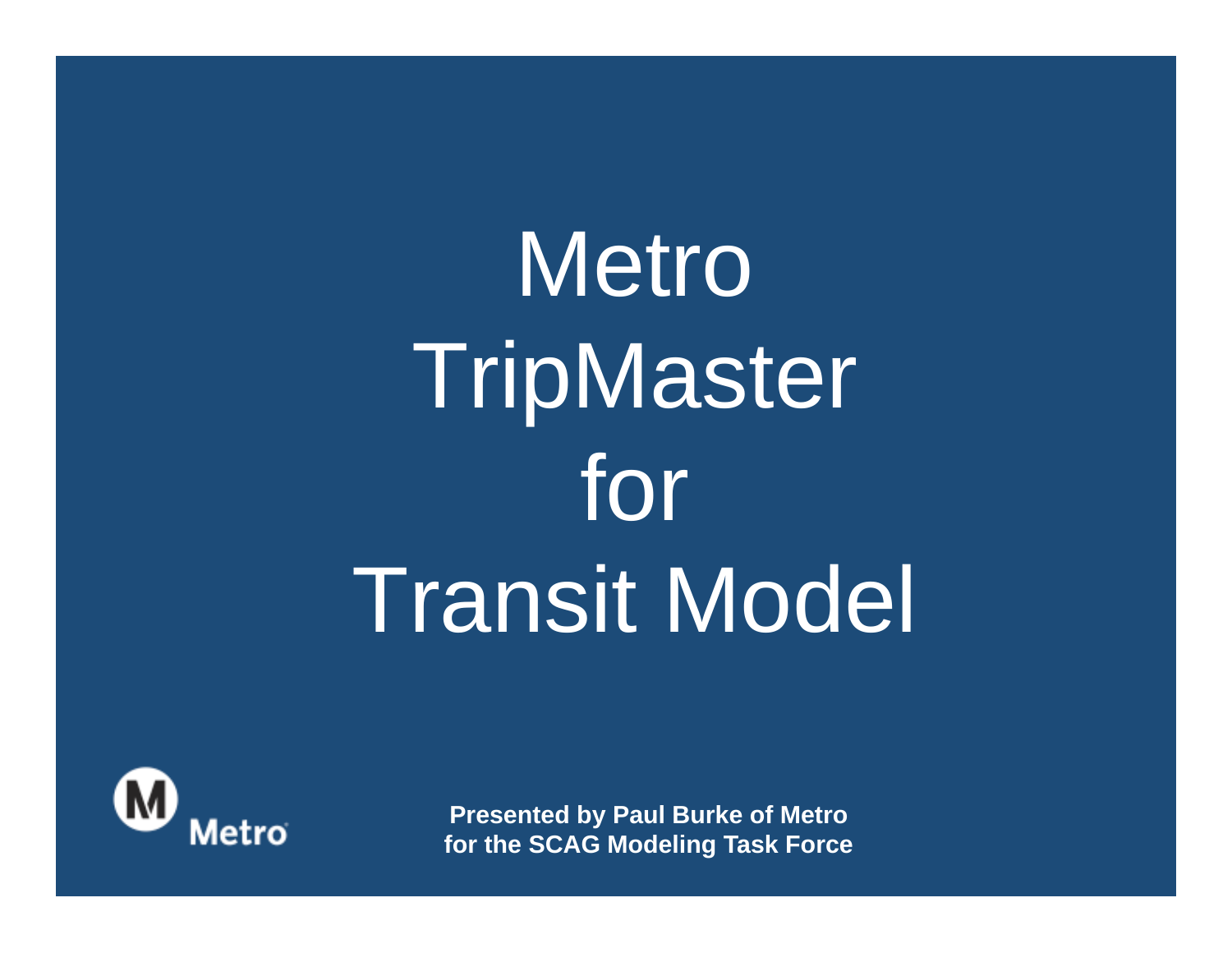If you can't explain it simply, you don't understand it well enough.

*Albert Einstein*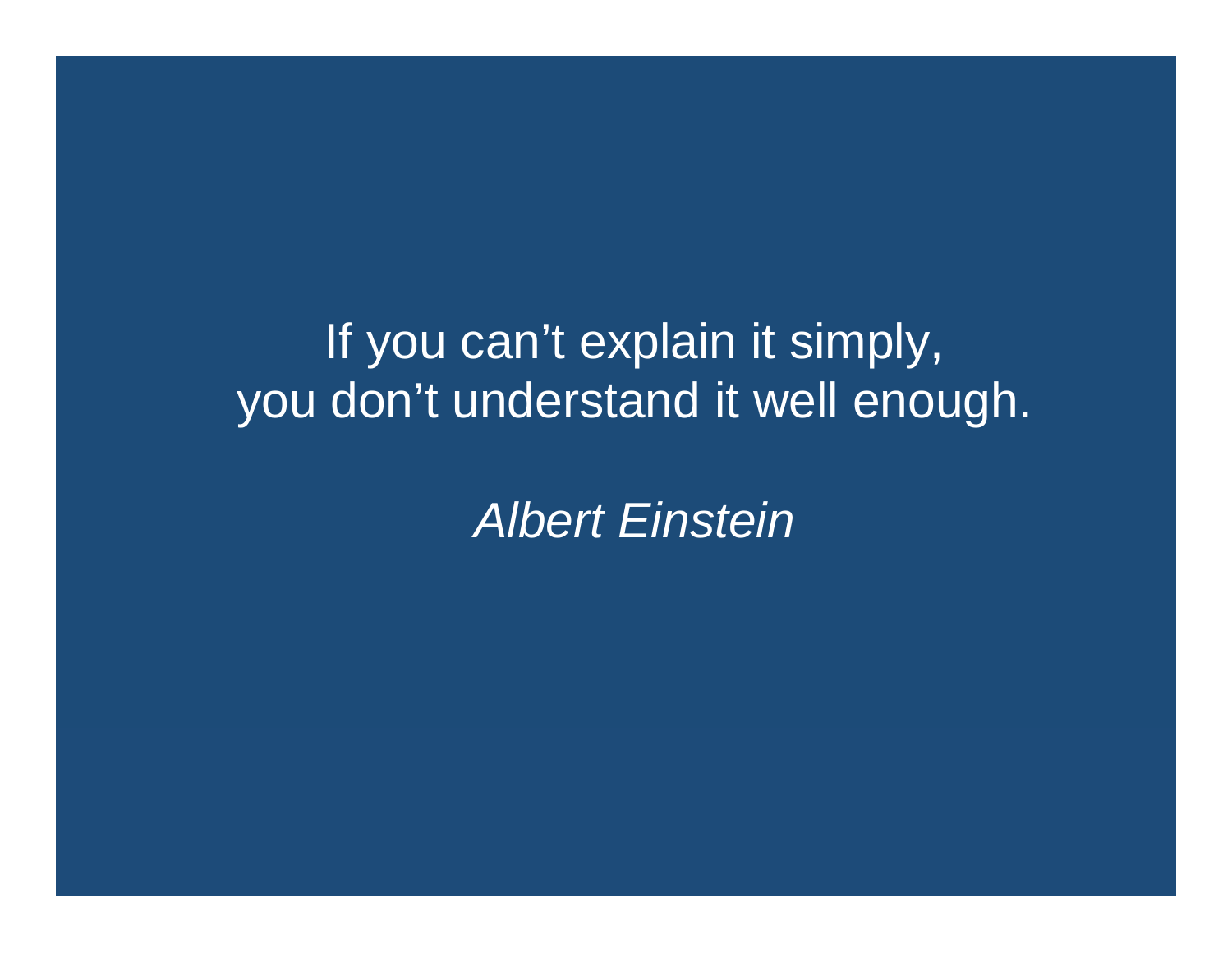Lots of people want to ride with you in the limo, but who will ride the bus with you when the limo breaks down?

> *Oprah Winfrey (kind of)*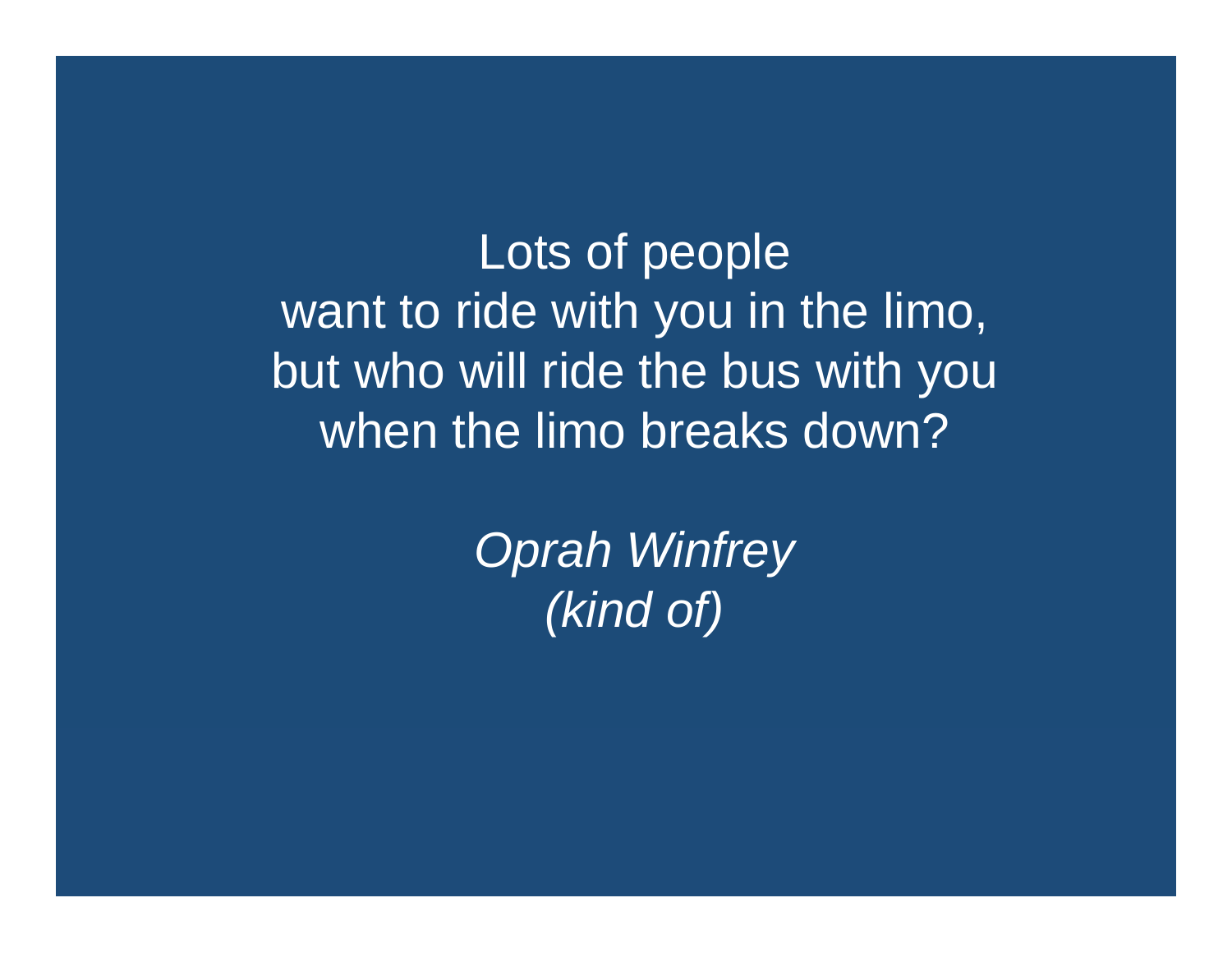I learned long ago, never to wrestle with a pig. You get dirty, and besides, the pig likes it.

*George Bernard Shaw*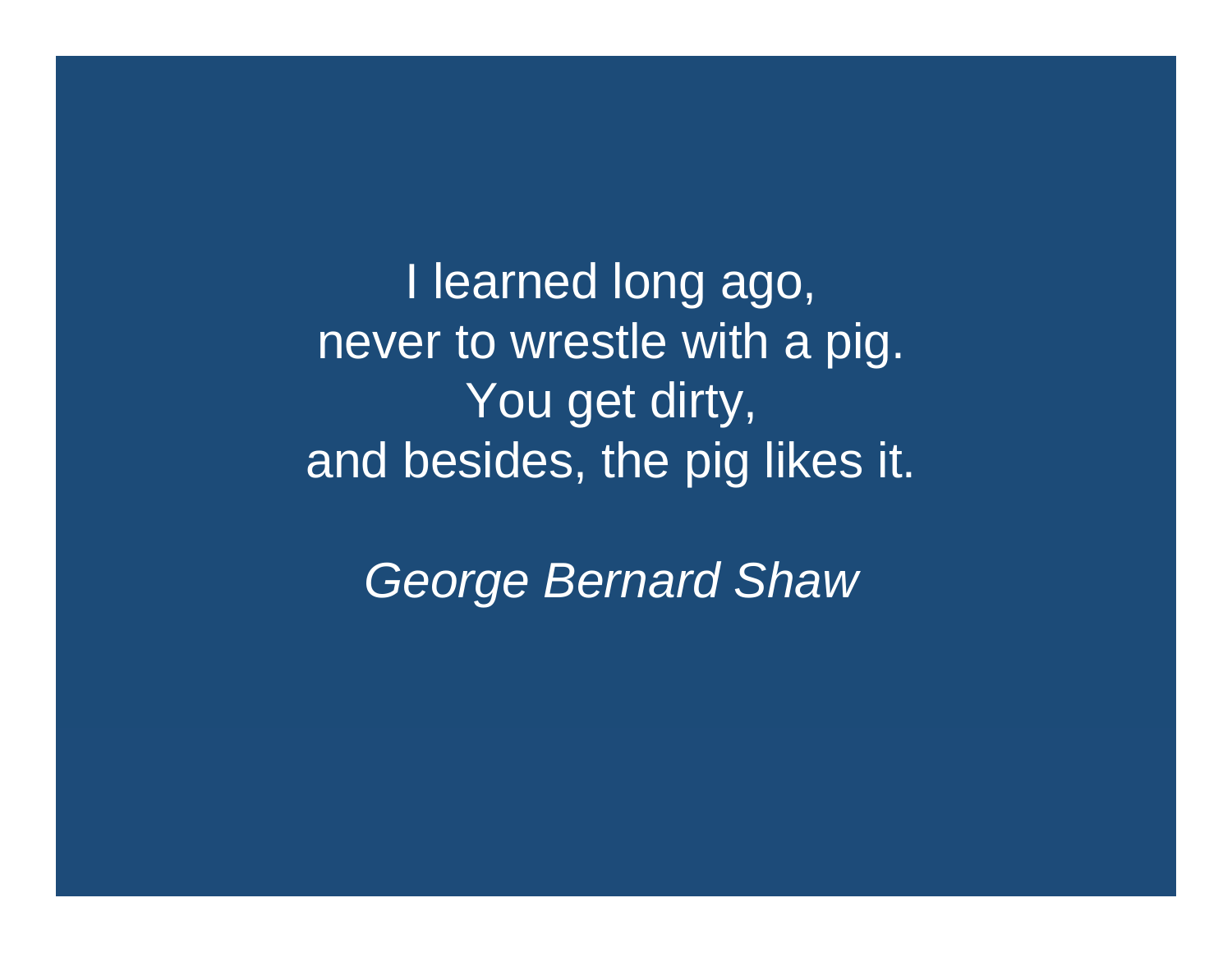

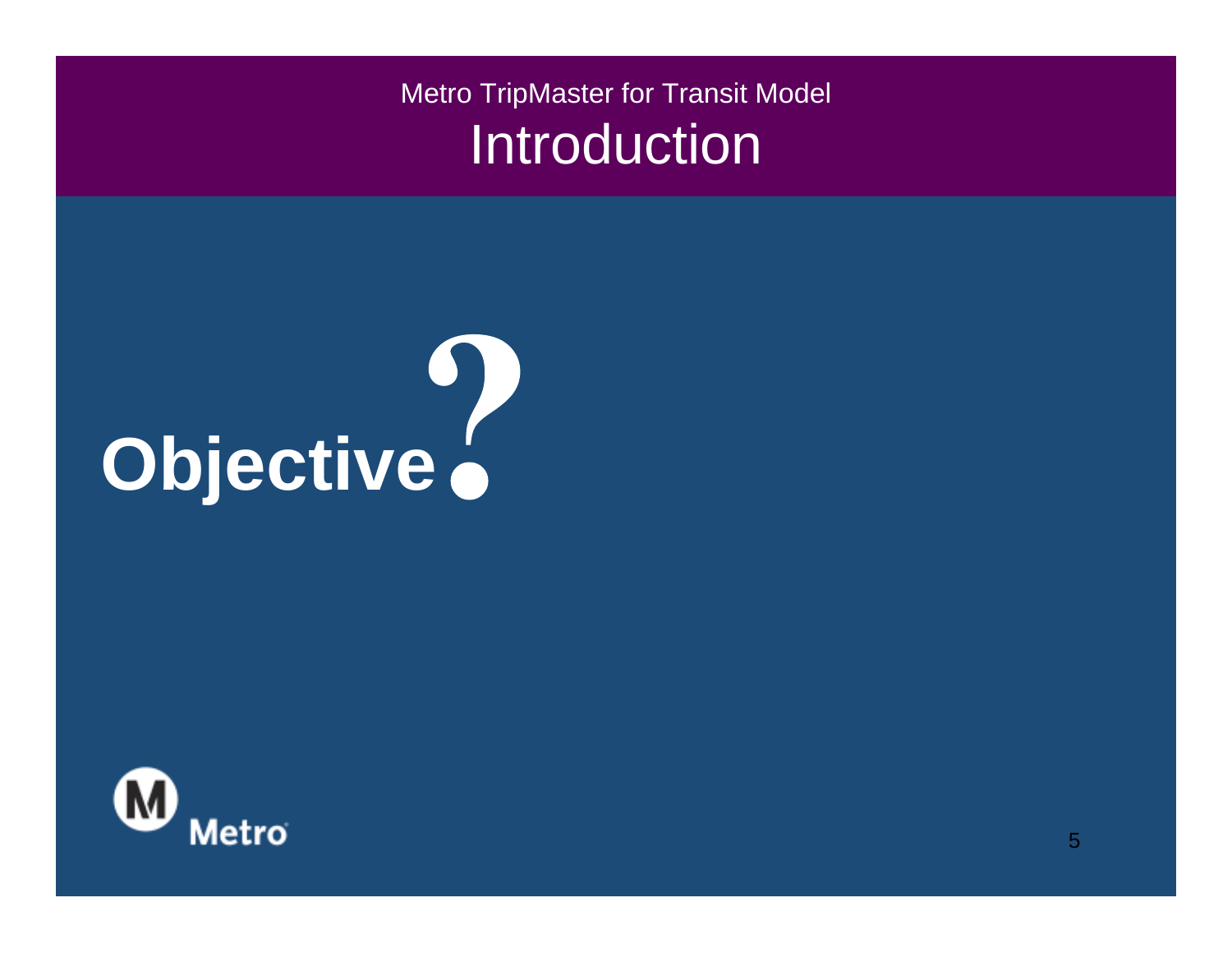## **Objective** Let someone else<br> **Code network**

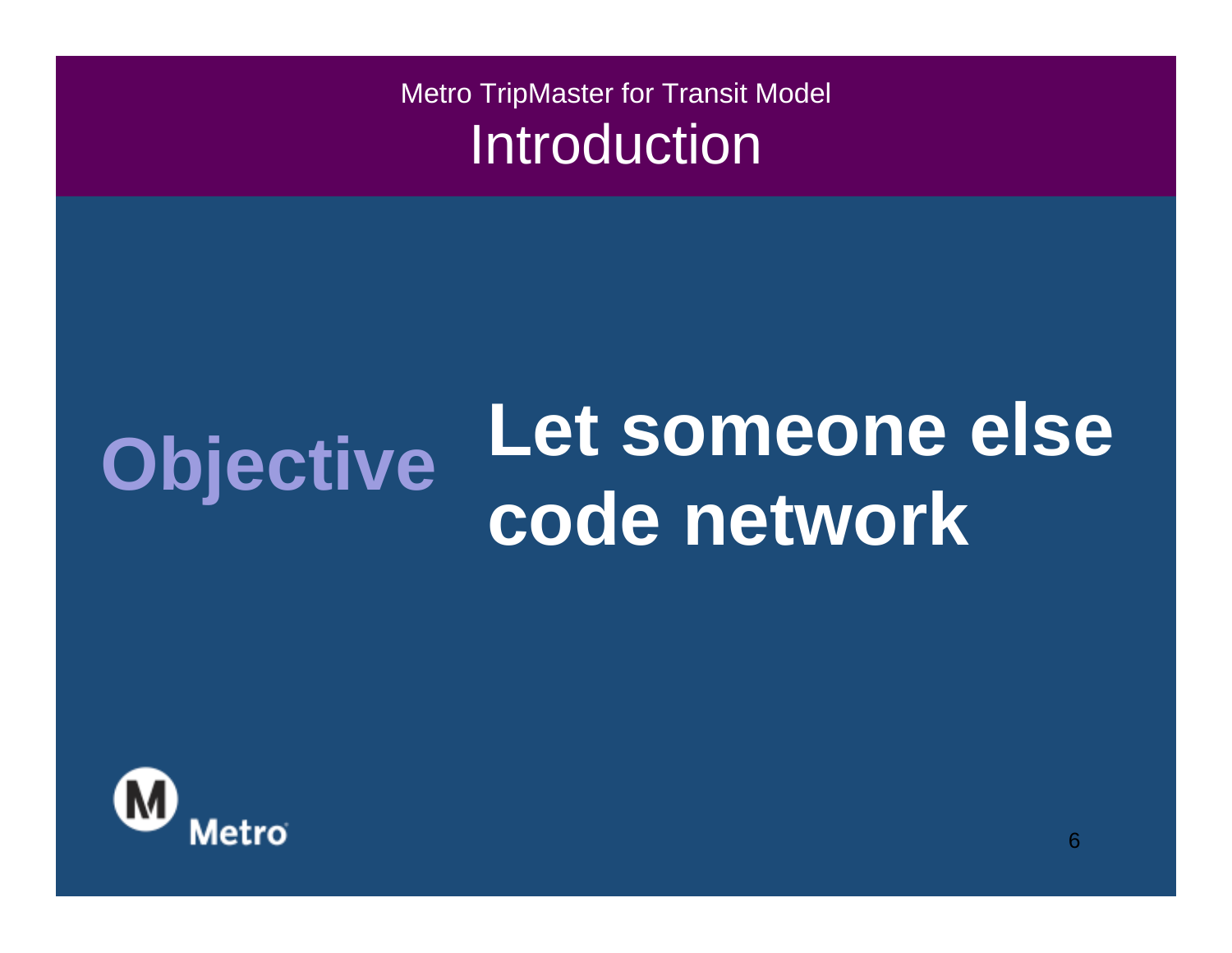# **TripMaster**

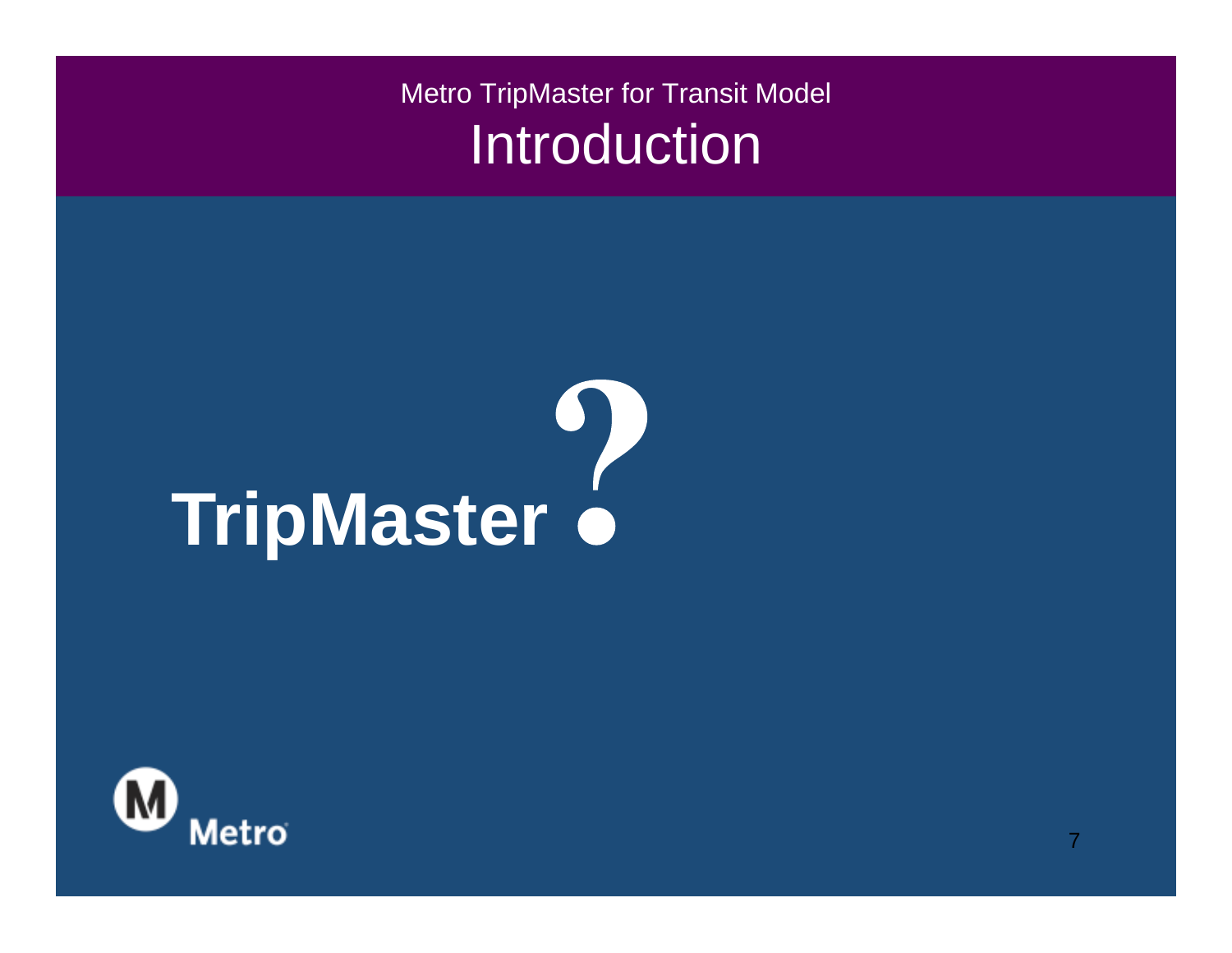#### **TripMaster Google Transit Feed** *Specification*

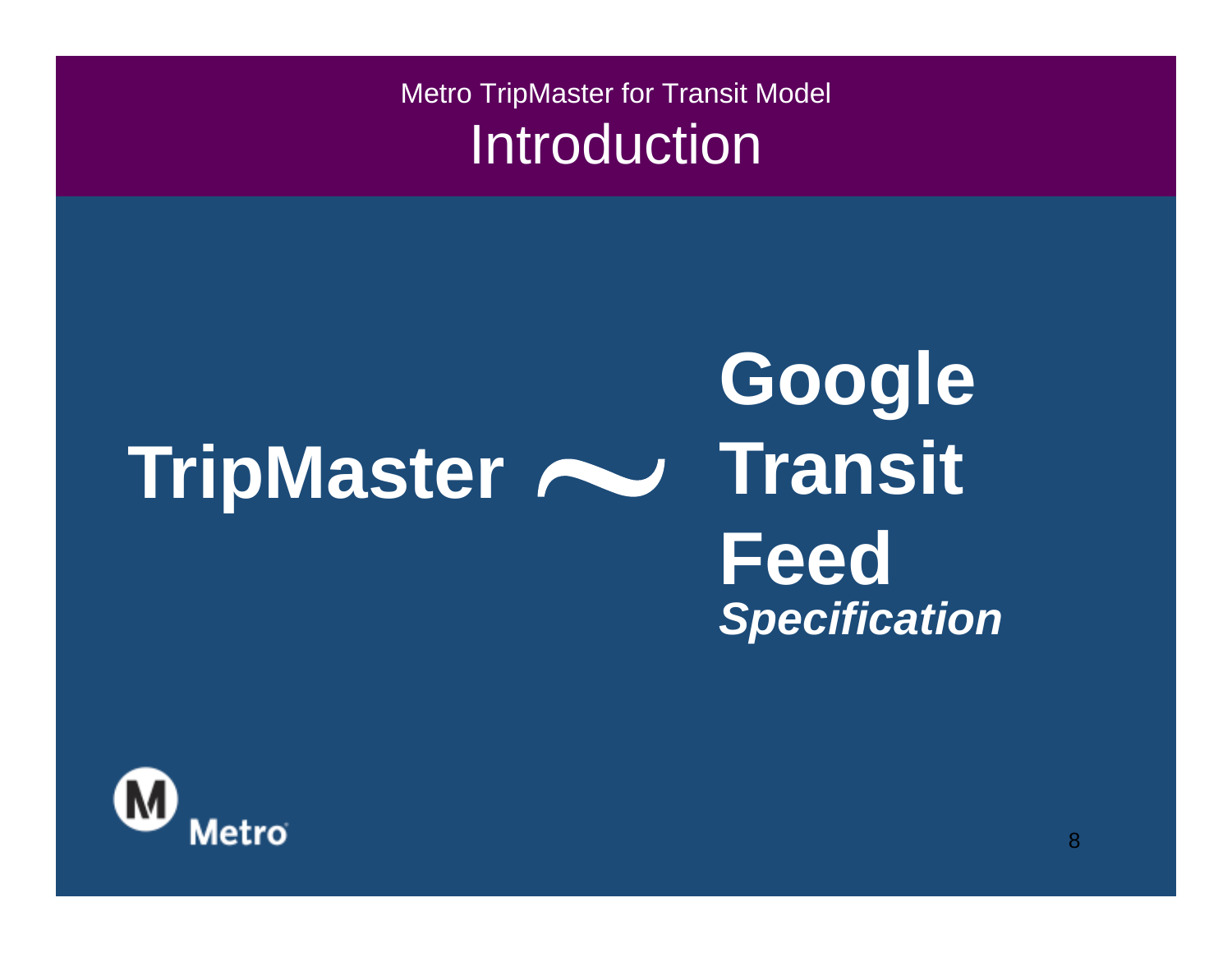

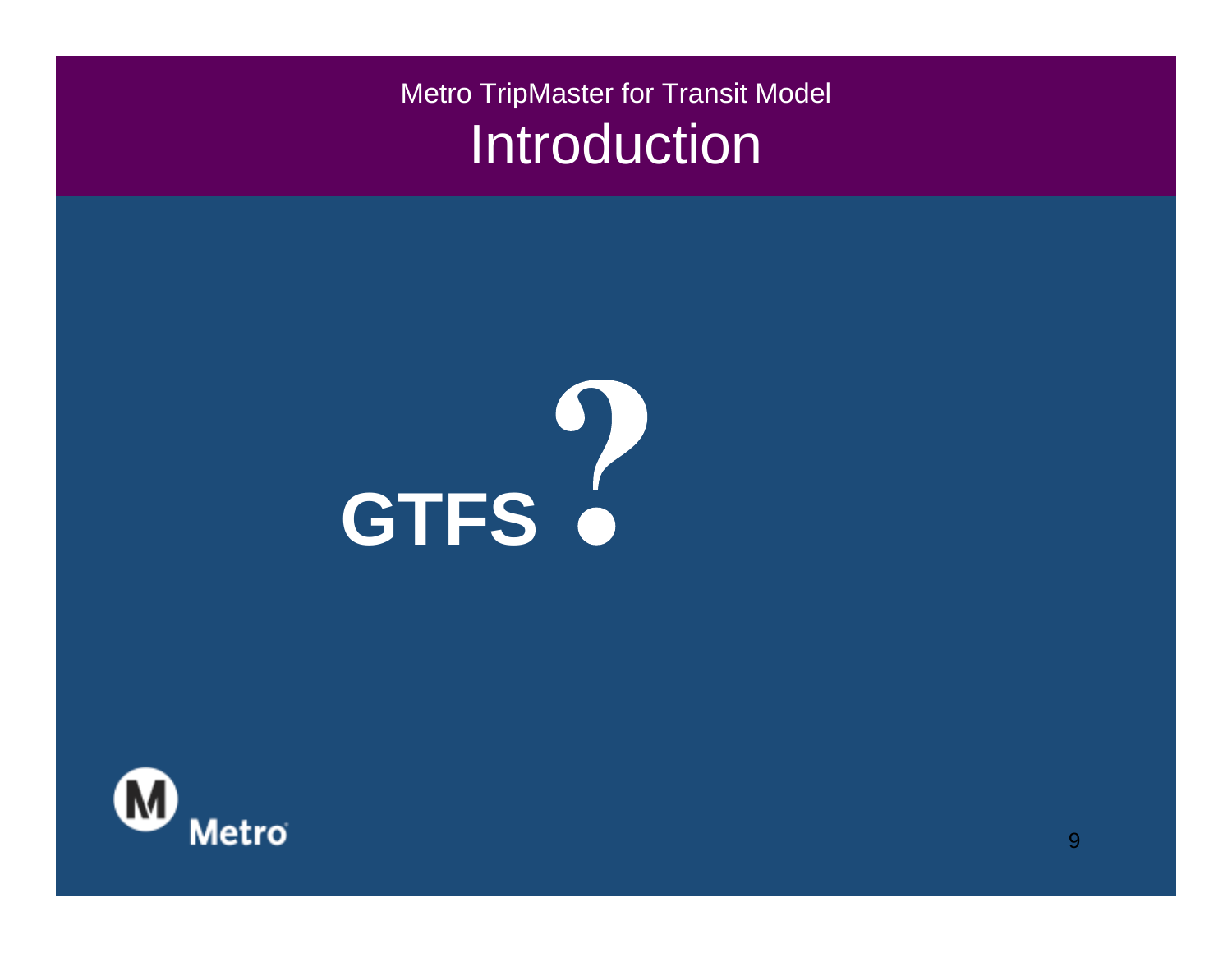## **GTFS** Google Maps Get *Transit* Directions



**developer.metro.net**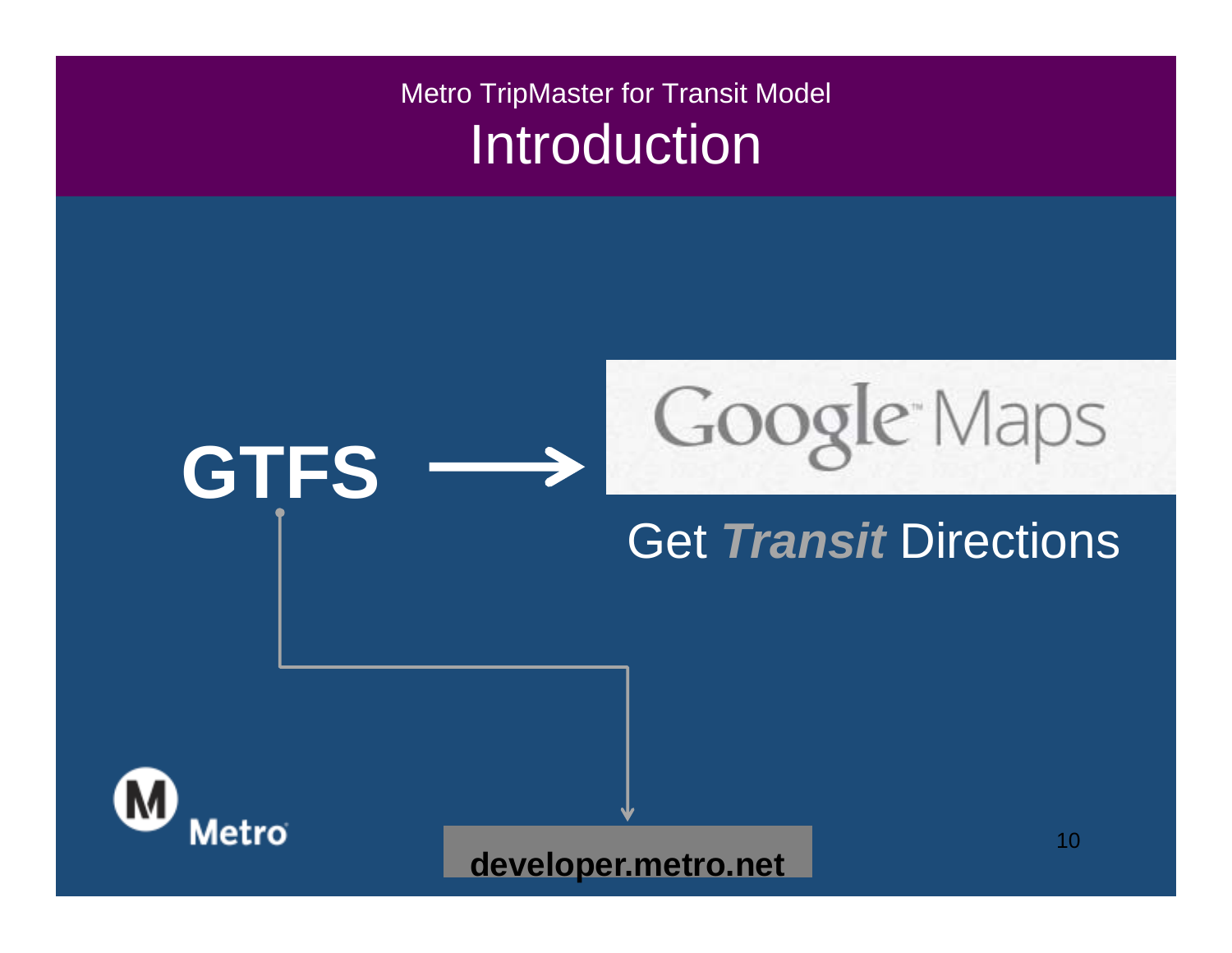#### Metro TripMaster for Transit Model Google Maps Transit

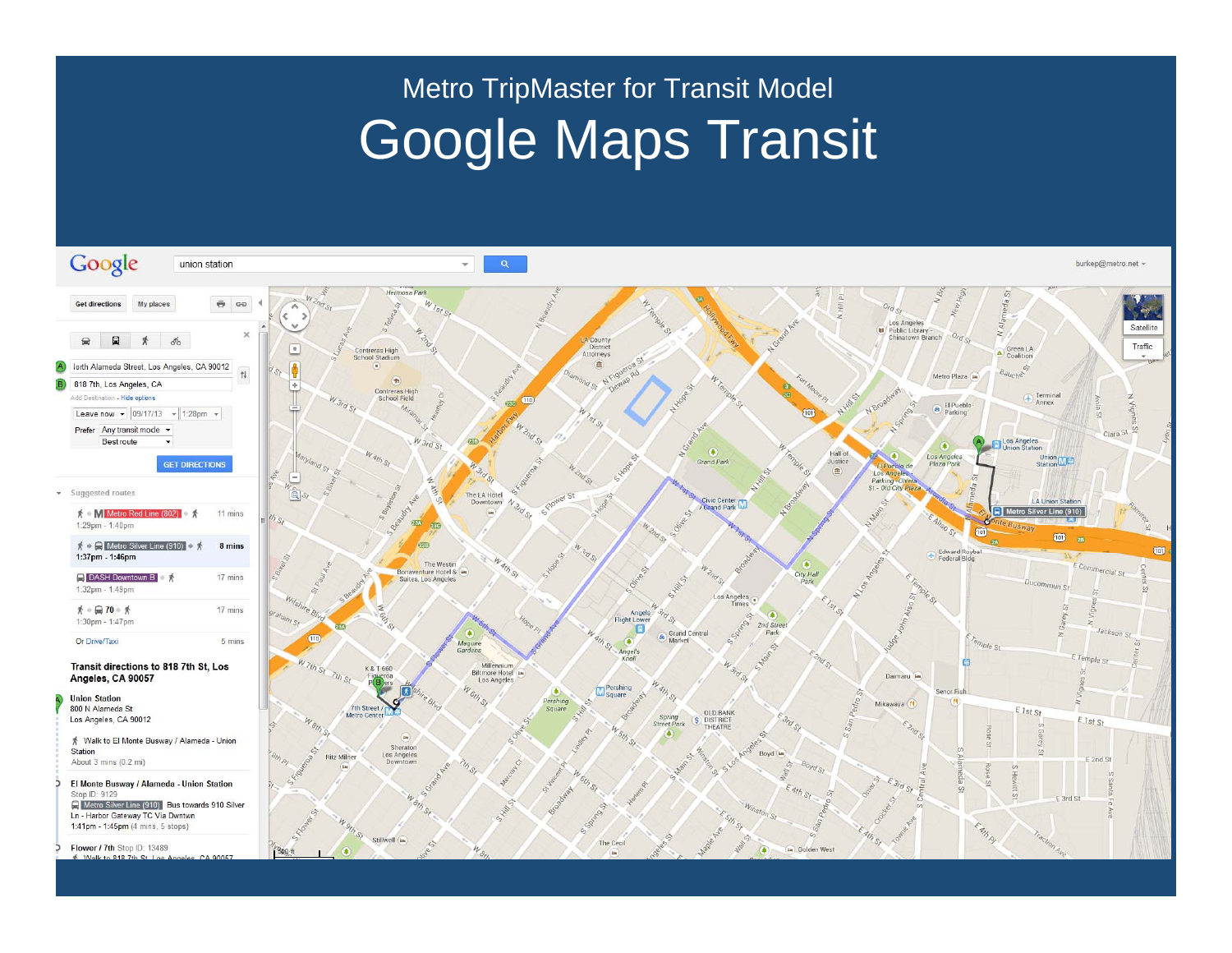## **TripMaster Trip Planner Metro**

#### *323.GO.METRO*

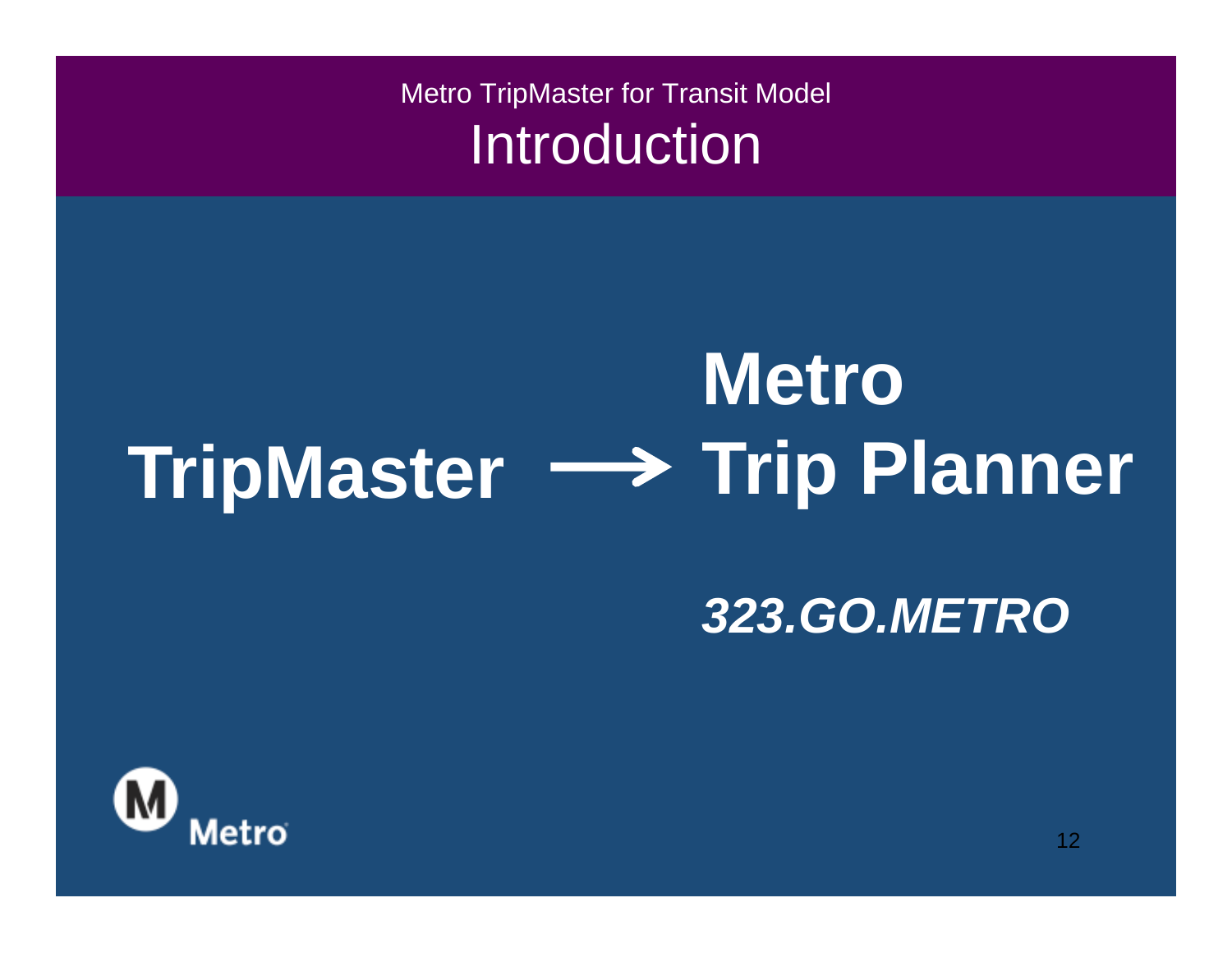#### Metro TripMaster for Transit Model Metro Trip Planner Web Page



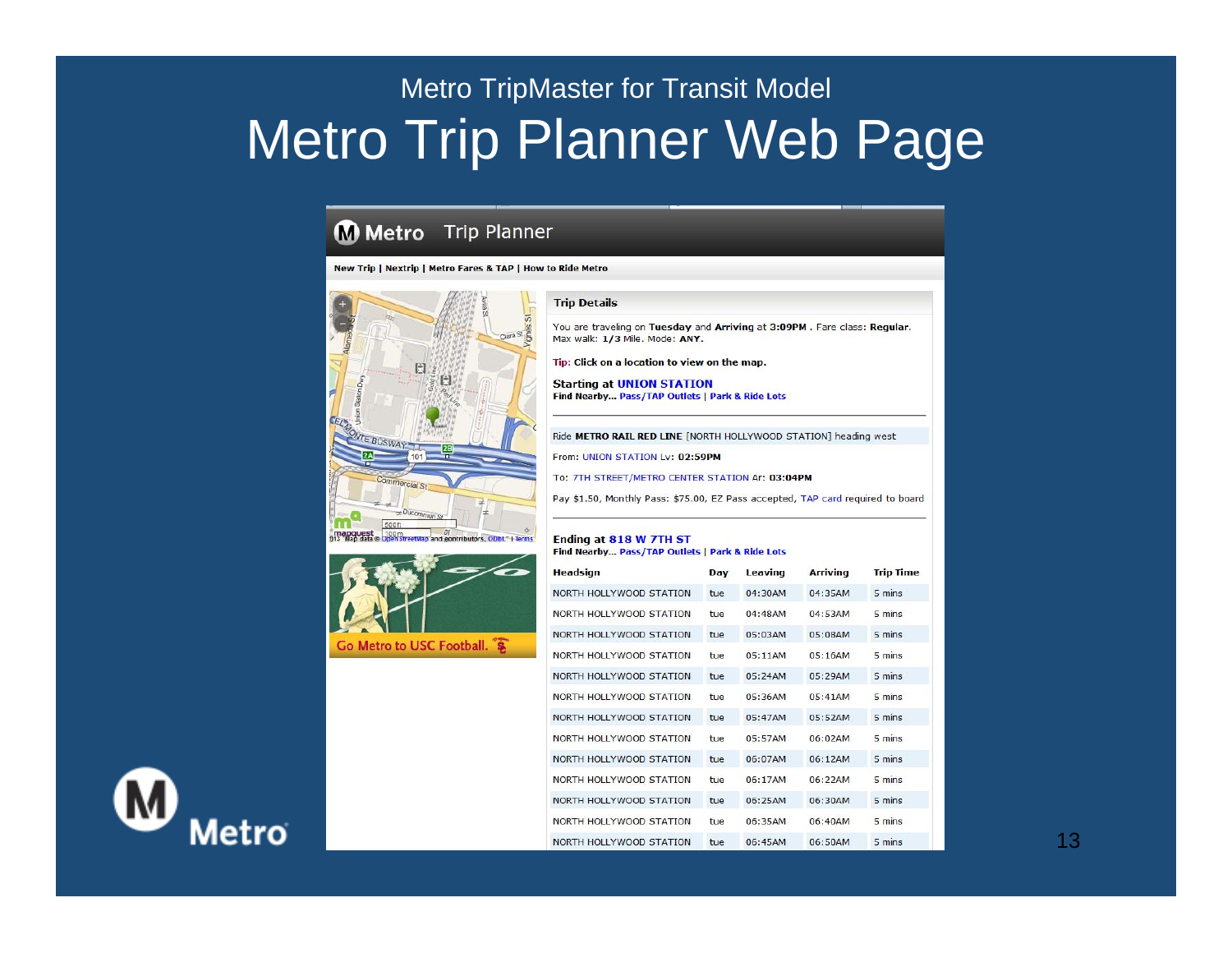# **Pros & Cons**

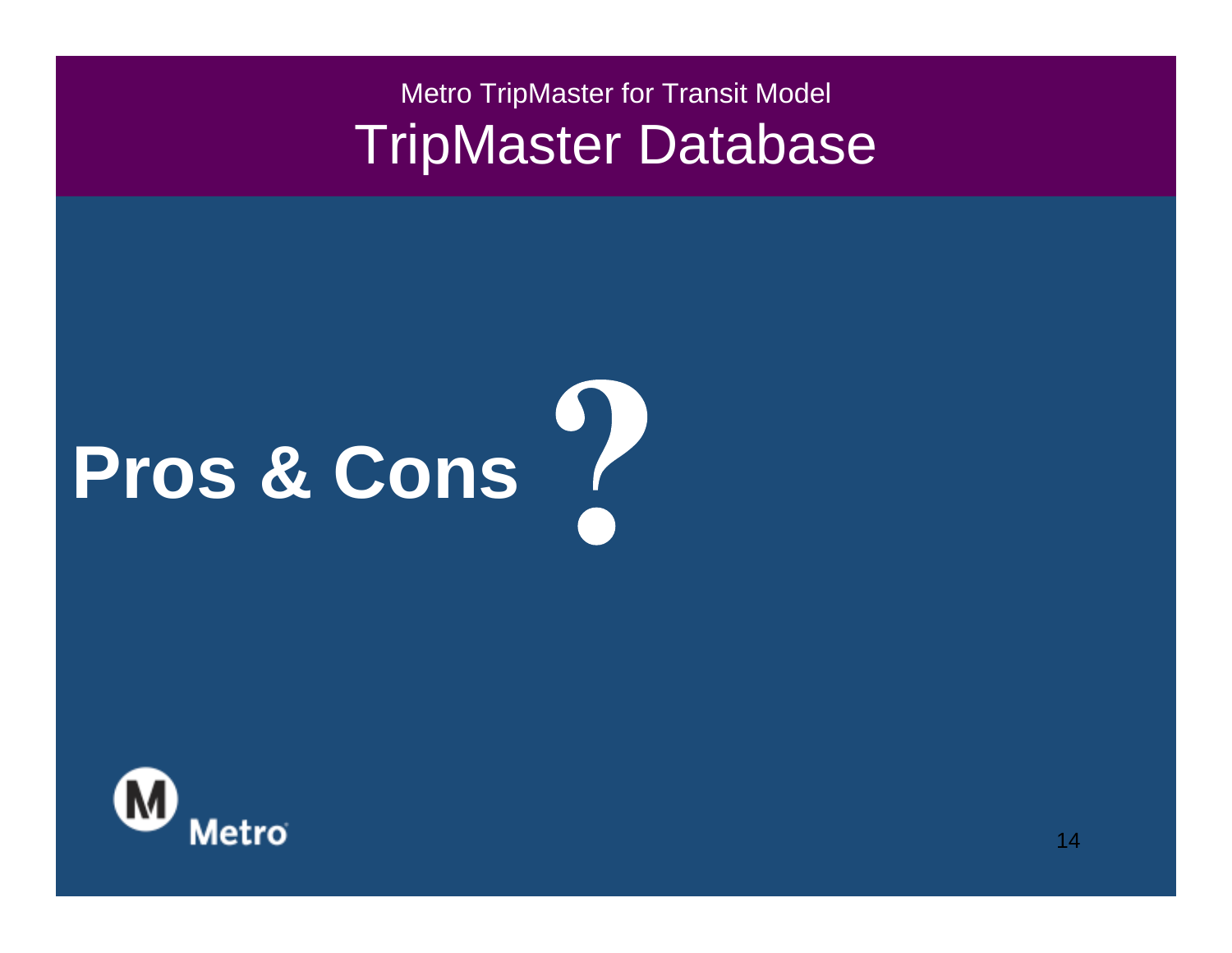- Someone else updates
- $\bullet$ Always fresh
- •5 Counties, 24-7 Coverage
- $\bullet$ Matches TBM Streets
- Support….M.E.



**Pros**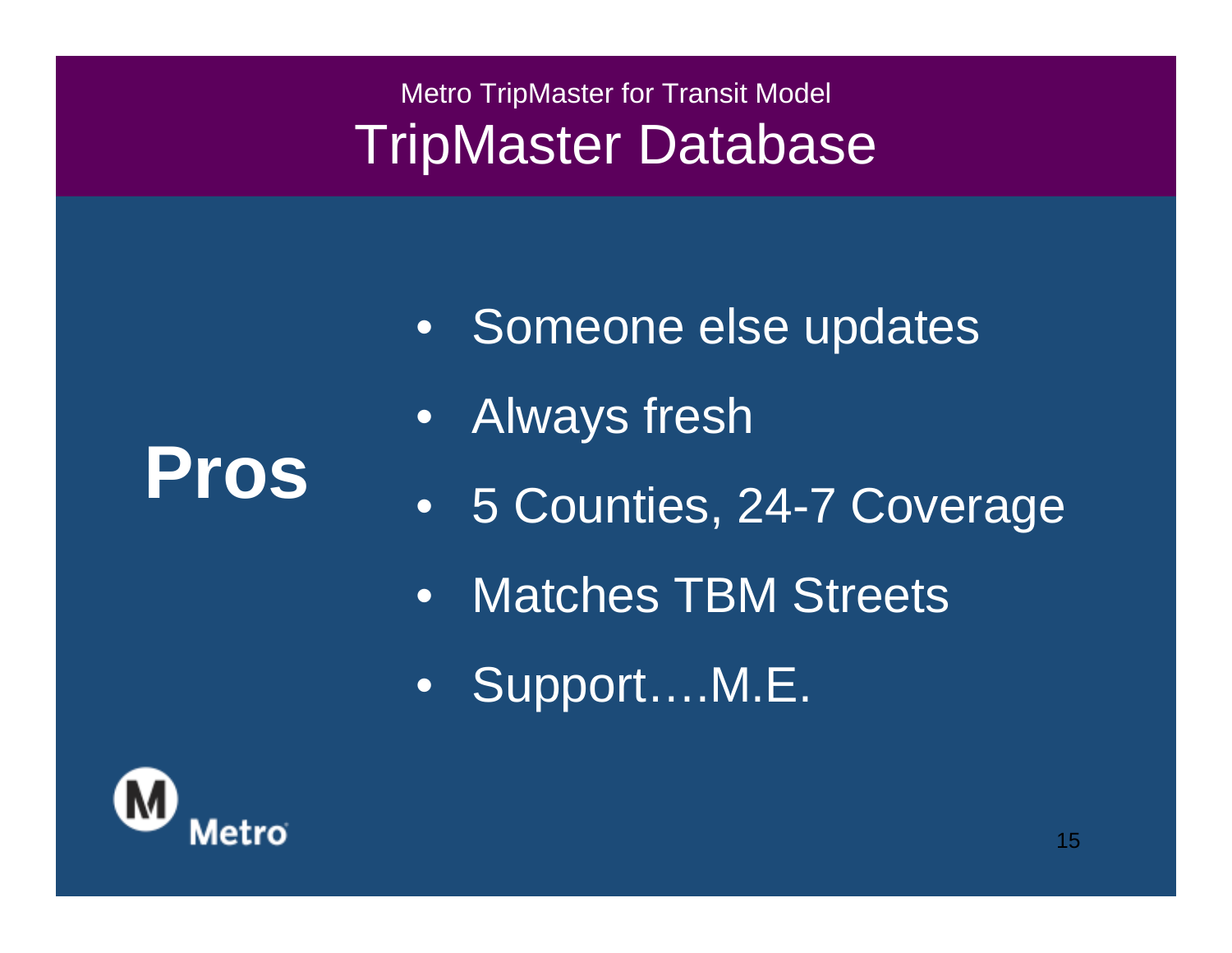- •No Paths between stops
- •No School trips
- No Station attributes
- $\bullet$ No Fares
- $\bullet$ No Imperial, Kern Counties
- •No SCAG Highway Network



**Cons**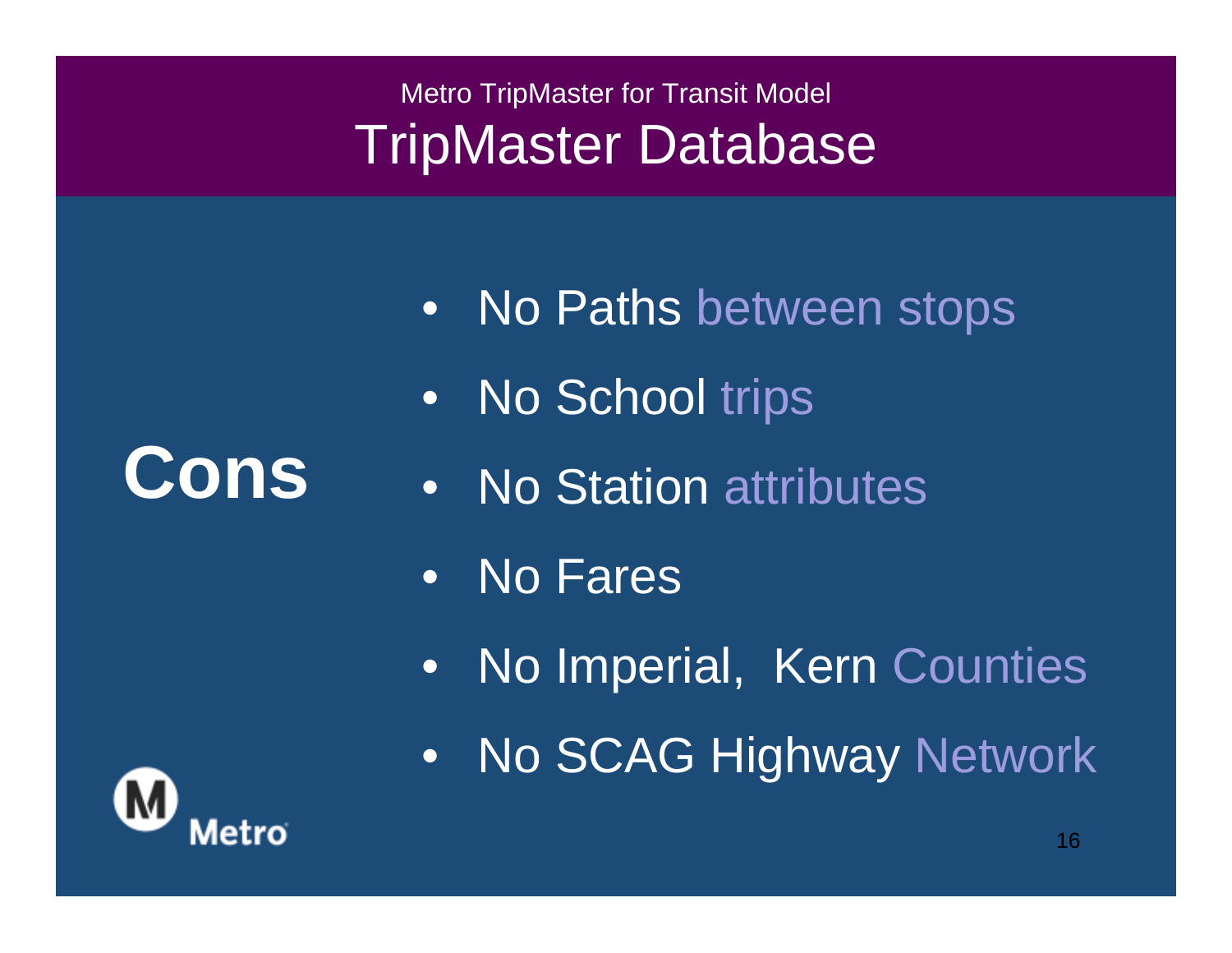# **Tables**

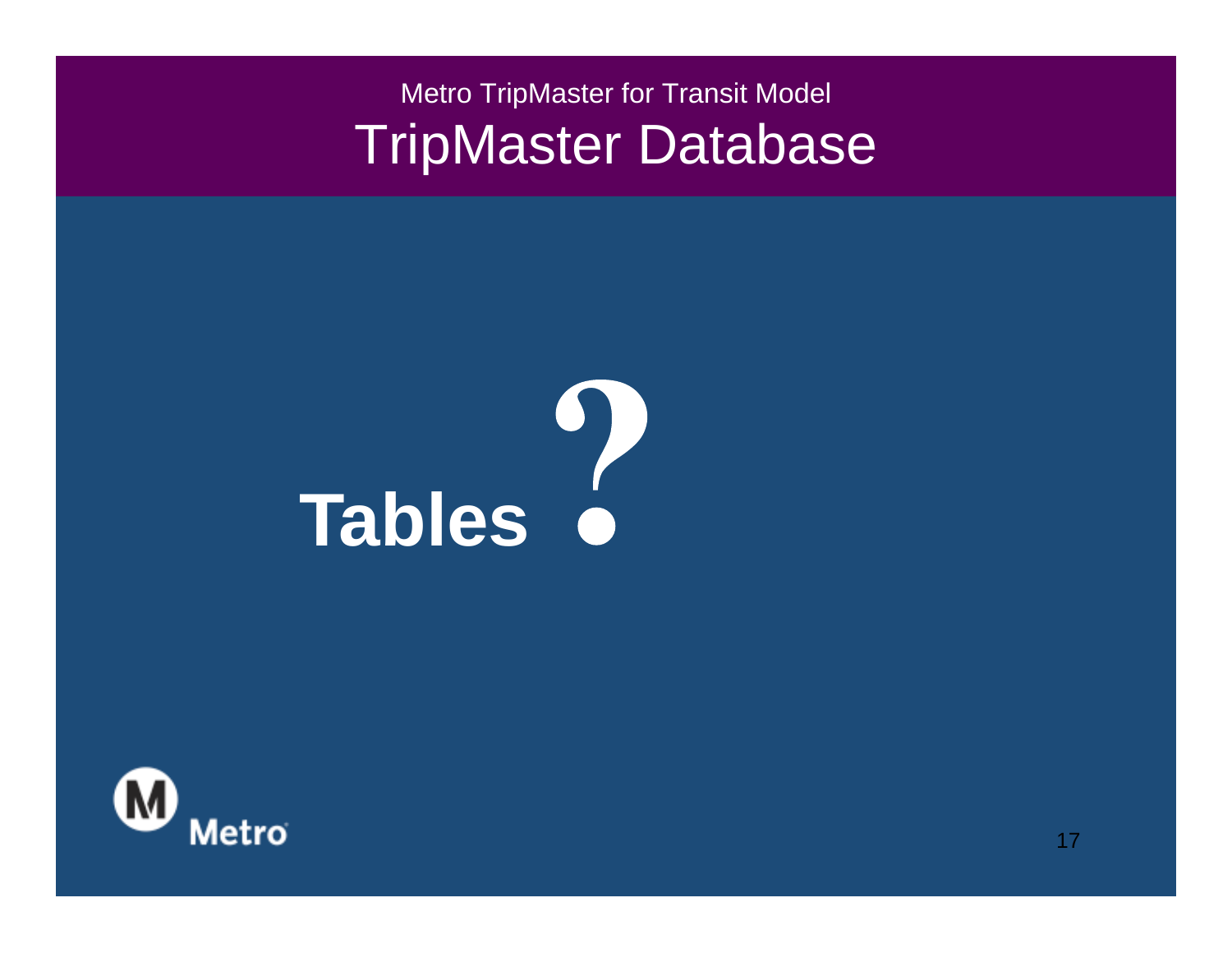

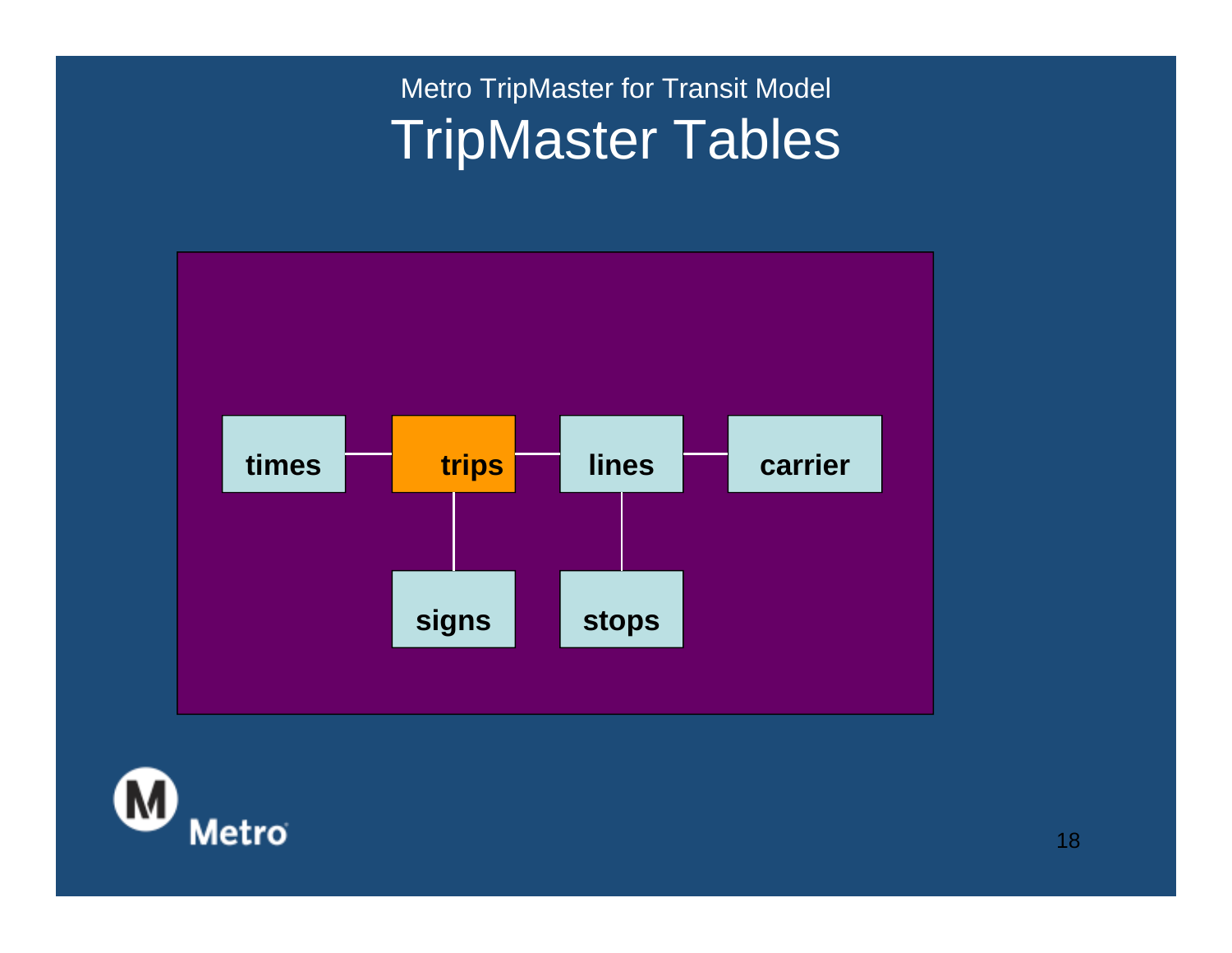#### Metro TripMaster for Transit Model TripMaster Tables Expanded



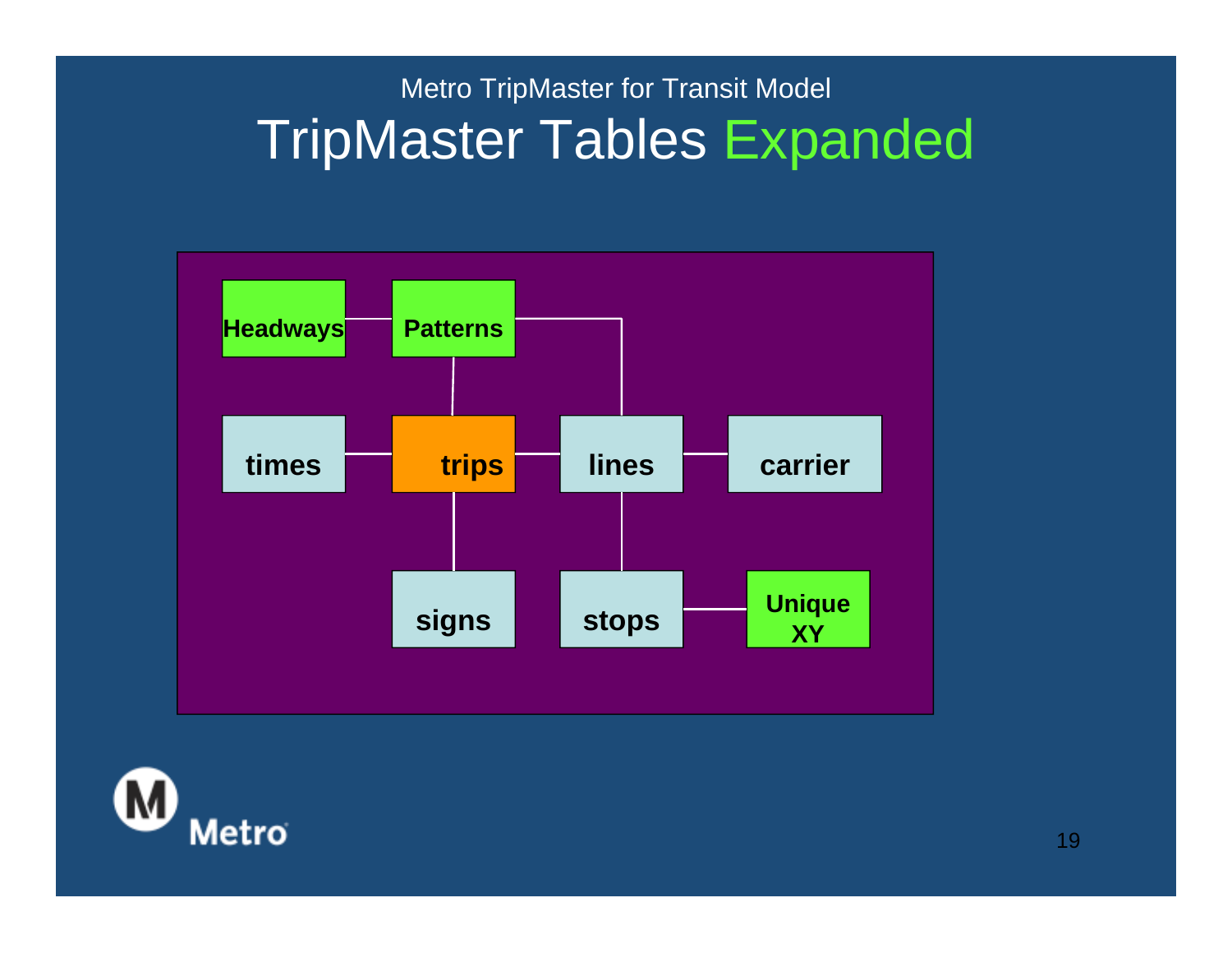#### Metro TripMaster for Transit Model TripMaster Table Sizes



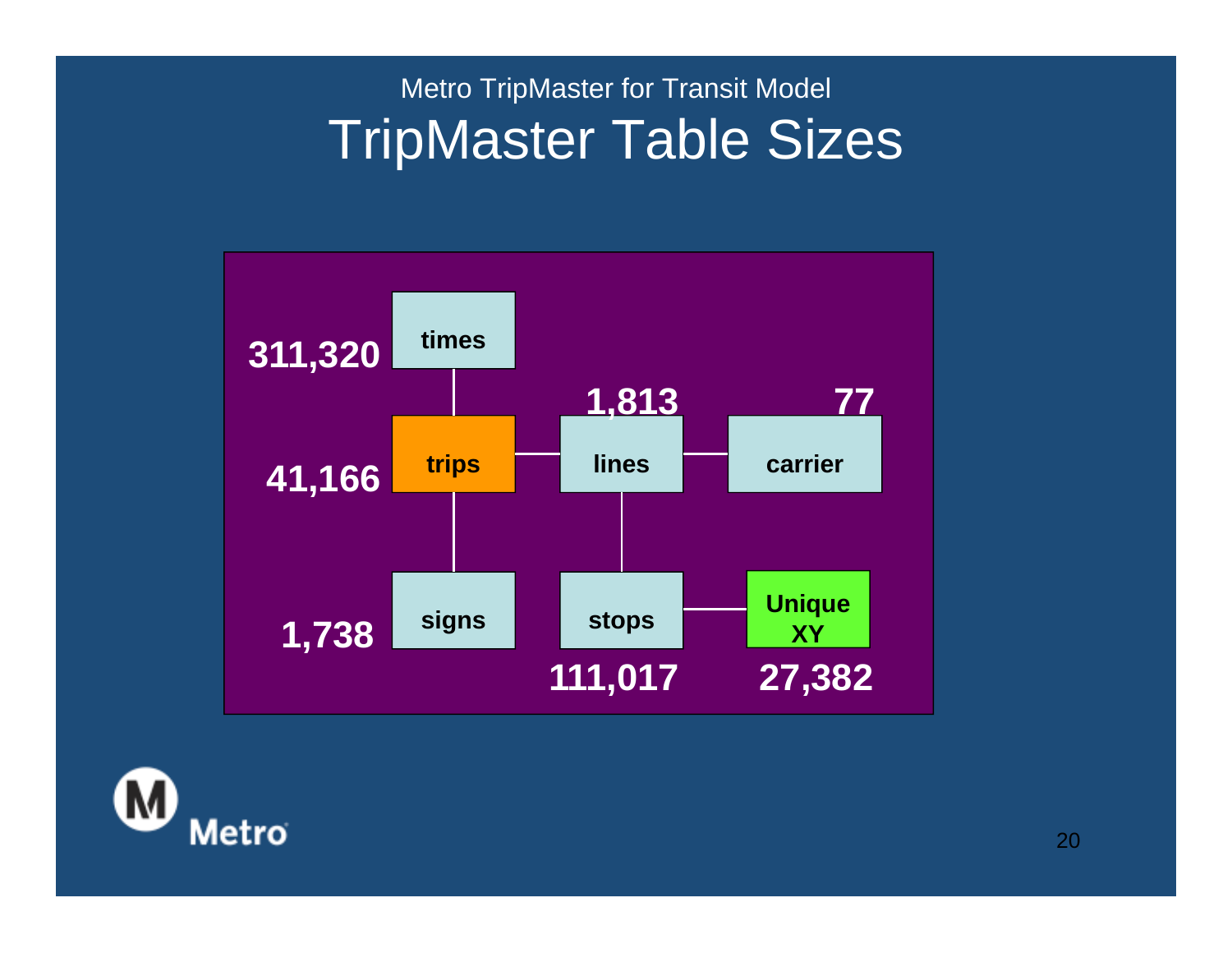#### Metro TripMaster for Transit Model Metro GTFS Table Sizes



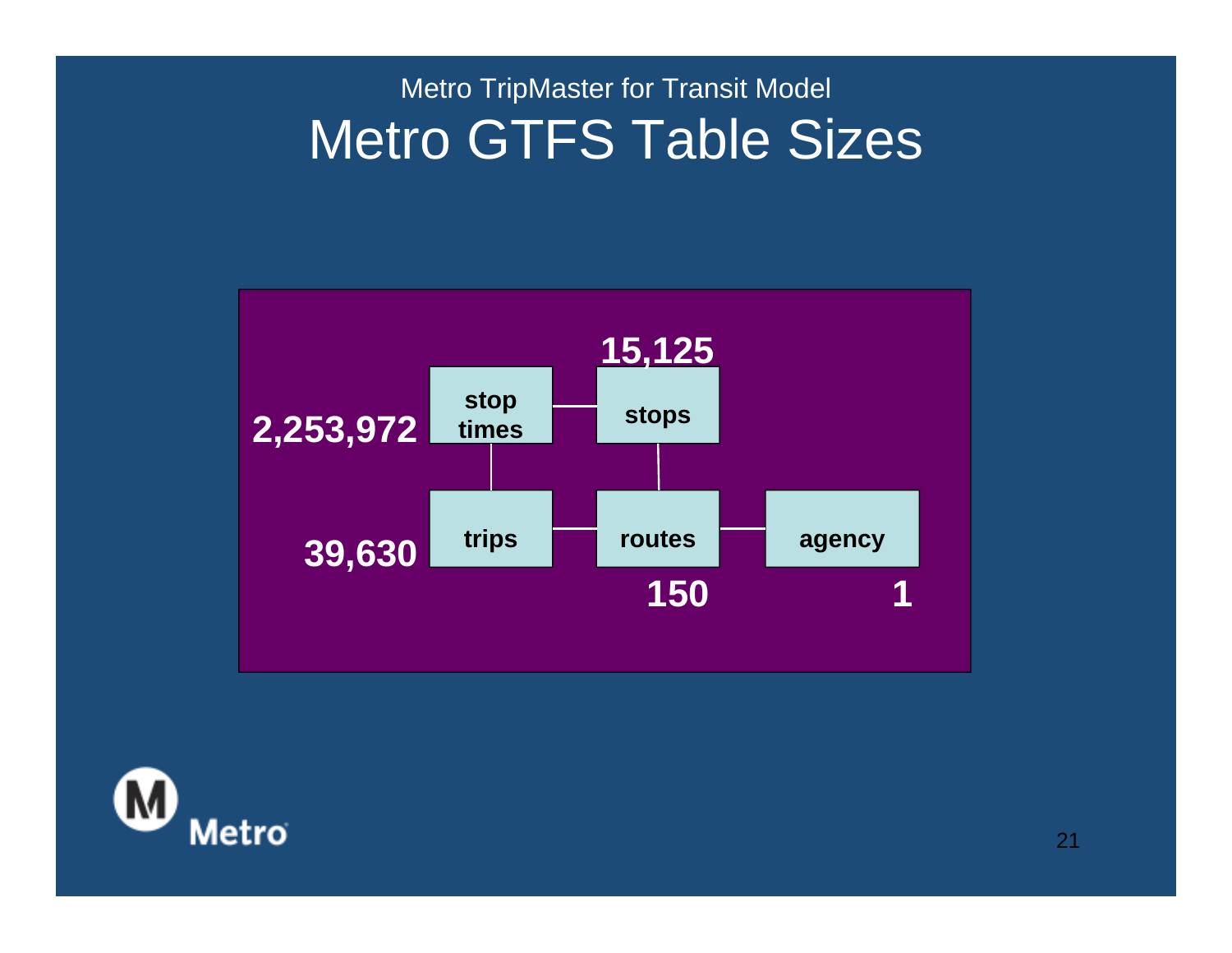# Example 6

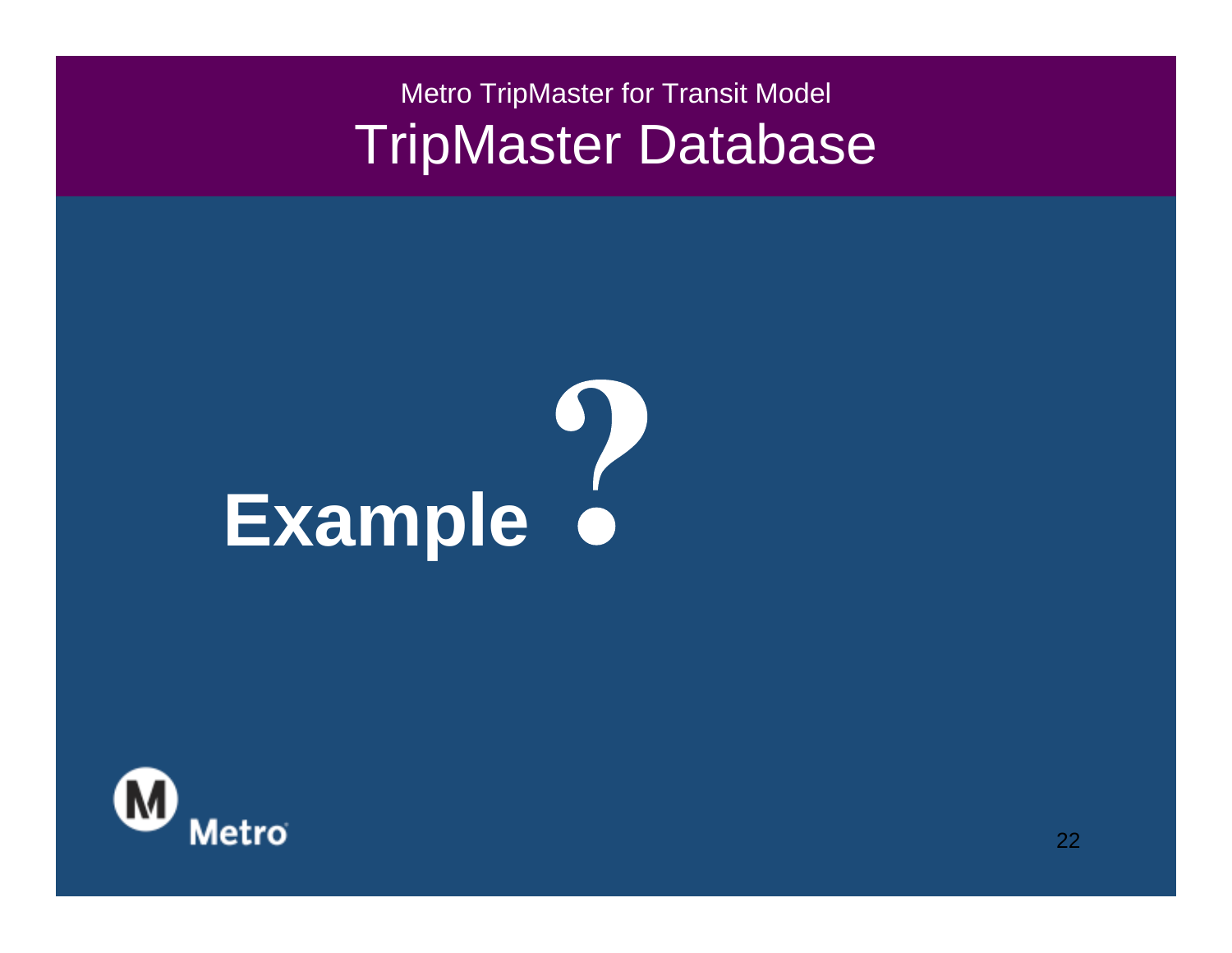#### Metro TripMaster for Transit Model Metro Buses on Sunset Blvd.

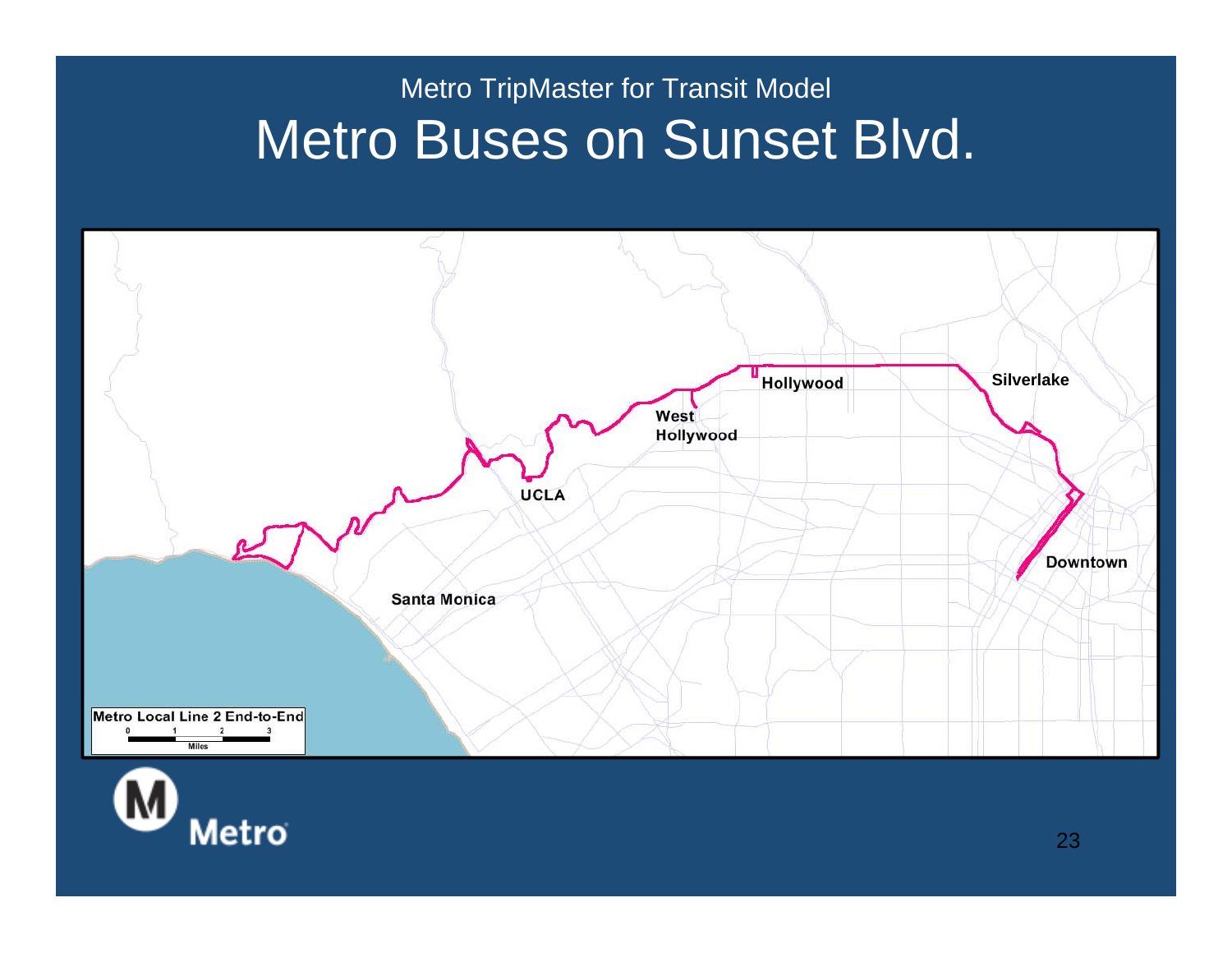#### Metro TripMaster for Transit Model Metro Line 2/302 Schedule

#### **Monday through Friday** Effective Jun 23 2013

#### 2/302

#### Eastbound (Approximate Times)

|                | <b>PACIFIC PALISADES</b>   |                          | <b>WESTWOOD</b>            | <b>BEVERLY HILLS</b> | <b>HOLLYWOOD</b>                   |                              |                                         | <b>ECHO PARK</b>   | <b>DOWNTOWN<br/>LOS ANGELES</b> |
|----------------|----------------------------|--------------------------|----------------------------|----------------------|------------------------------------|------------------------------|-----------------------------------------|--------------------|---------------------------------|
| Route          | Pacific Coast Hwy & Sunset | Sunset & Capri           | Le Conte & Westwood        | Sunset & Beverly     | Sunset & Fairfax                   | <b>Sunset &amp; Western</b>  | Vermont/Sunset Station                  | Sunset & Echo Park | <b>Broadway &amp; Venice</b>    |
| 2              | $\qquad \qquad$            | $\overline{\phantom{0}}$ | -                          | -                    | <b>EI5:06A</b>                     | 5:20A                        | 5:25A                                   | 5:36A              | 5:53A                           |
| $\overline{2}$ |                            |                          |                            |                      |                                    |                              |                                         | 5:56               |                                 |
|                |                            |                          |                            |                      |                                    |                              |                                         | 6:16               | $6:14$<br>$6:34$                |
|                | 5:11A                      | 5:24A                    | 5:24A<br>5:41              | 5:34A<br>5:51        | $\overline{45:25}$<br>5:45<br>6:02 | 5:40<br>6:00<br>6:17         | $5:45$<br>$6:05$<br>$\blacksquare 6:22$ |                    |                                 |
|                |                            |                          | 5:53                       | 6:03                 | 6:14                               | 6:29                         | 6:35                                    | $6:47$<br>$6:57$   | 7:08                            |
|                | $\qquad \qquad$            |                          | 6:02                       | 6:12                 | 6:23                               | 6:39                         |                                         |                    | 7:18                            |
|                | 5:41                       | 5:54                     | $6:12$<br>$6:20$<br>$6:30$ | 6:22                 | $6:33$<br>$6:43$<br>$6:53$         | $6:49$<br>$6:59$             | $6:45$<br>16:55<br>7:05                 |                    |                                 |
|                |                            | $\overline{\phantom{0}}$ |                            | 6:31                 |                                    |                              |                                         | $7:18$<br>$7:28$   | 7:40                            |
|                |                            | $\overline{\phantom{0}}$ |                            | 6:41                 |                                    | 7:09                         | 7:15                                    |                    | 7:51                            |
|                | 6:09                       | 6:22                     | 6:40                       | 6:51                 | 7:03<br>7:12<br>7:20<br>7:29       | 7:19                         | $\Pi$ 7:25                              |                    |                                 |
|                |                            |                          |                            |                      |                                    |                              |                                         | $7:49$<br>$7:58$   | $8:12$<br>$8:21$                |
|                |                            |                          |                            |                      |                                    |                              |                                         |                    |                                 |
|                | 6:30                       | 6:45                     | $6:55$<br>$7:04$           | $7:07$<br>$7:16$     |                                    |                              |                                         |                    |                                 |
|                |                            |                          |                            |                      | 7:38                               | 7:28<br>7:37<br>7:46<br>7:55 | $7:35$<br>$7:44$<br>$17:53$<br>8:02     | 8:16               | 8:39                            |
|                |                            |                          |                            | 7:35                 | 7:48                               | 8:05                         | 8:12                                    | 8:26               | 8:49                            |
|                | 6:53                       | 7:09                     | $7:23$<br>$7:32$           | 7:44                 | 7:57                               | 8:15                         | 18:22                                   |                    |                                 |
|                |                            |                          | 7:40                       | 7:52                 | 8:06                               | 8:25                         | 8:32                                    | 8:46               | 9:09                            |
|                | 7:08                       | 7:25                     | 7:50                       | 8:02                 | 8:16                               | 8:35                         | $\Pi$ 8:42                              |                    | —                               |

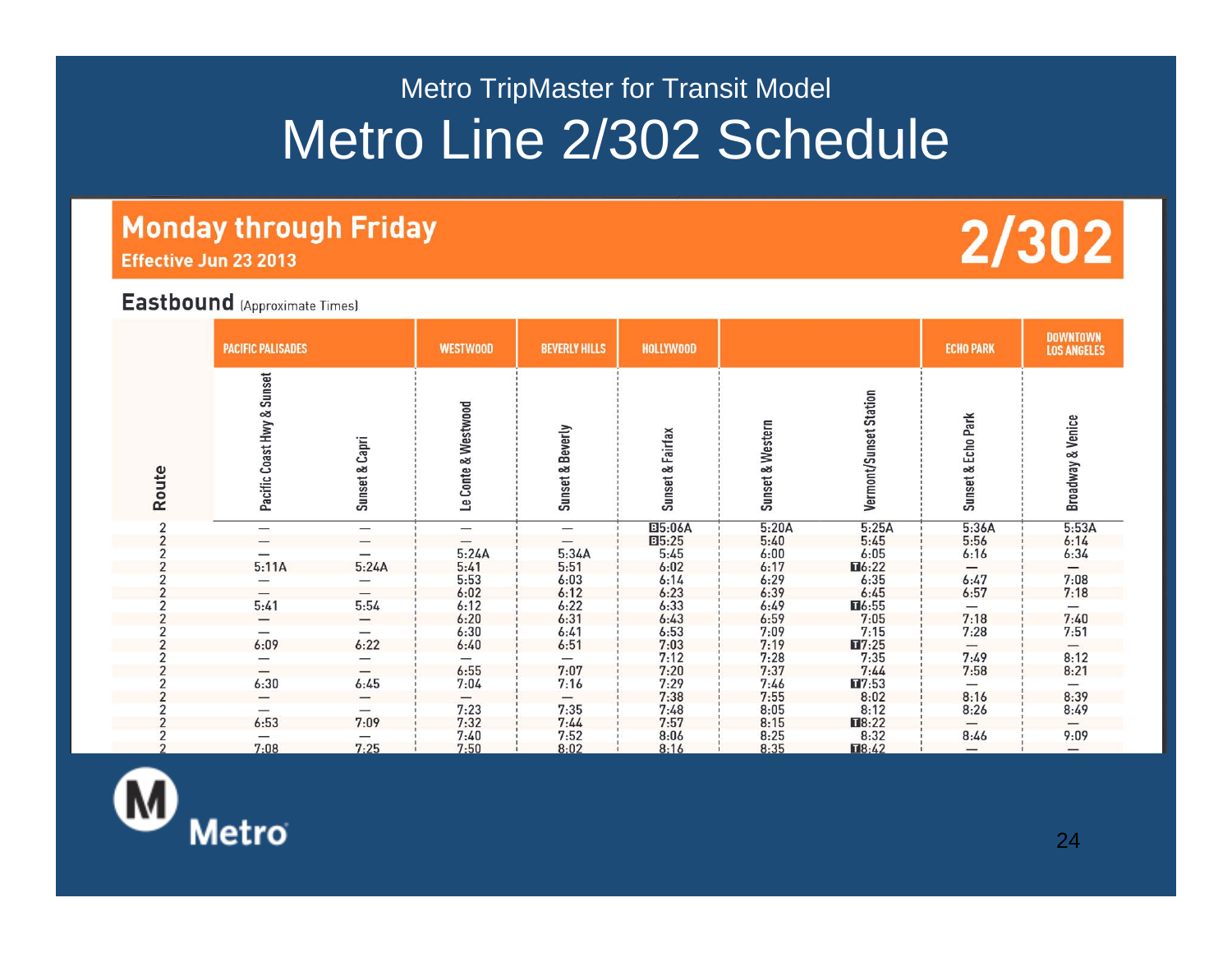#### Metro TripMaster for Transit Model Metro Line 2 "Short Line" to UCLA

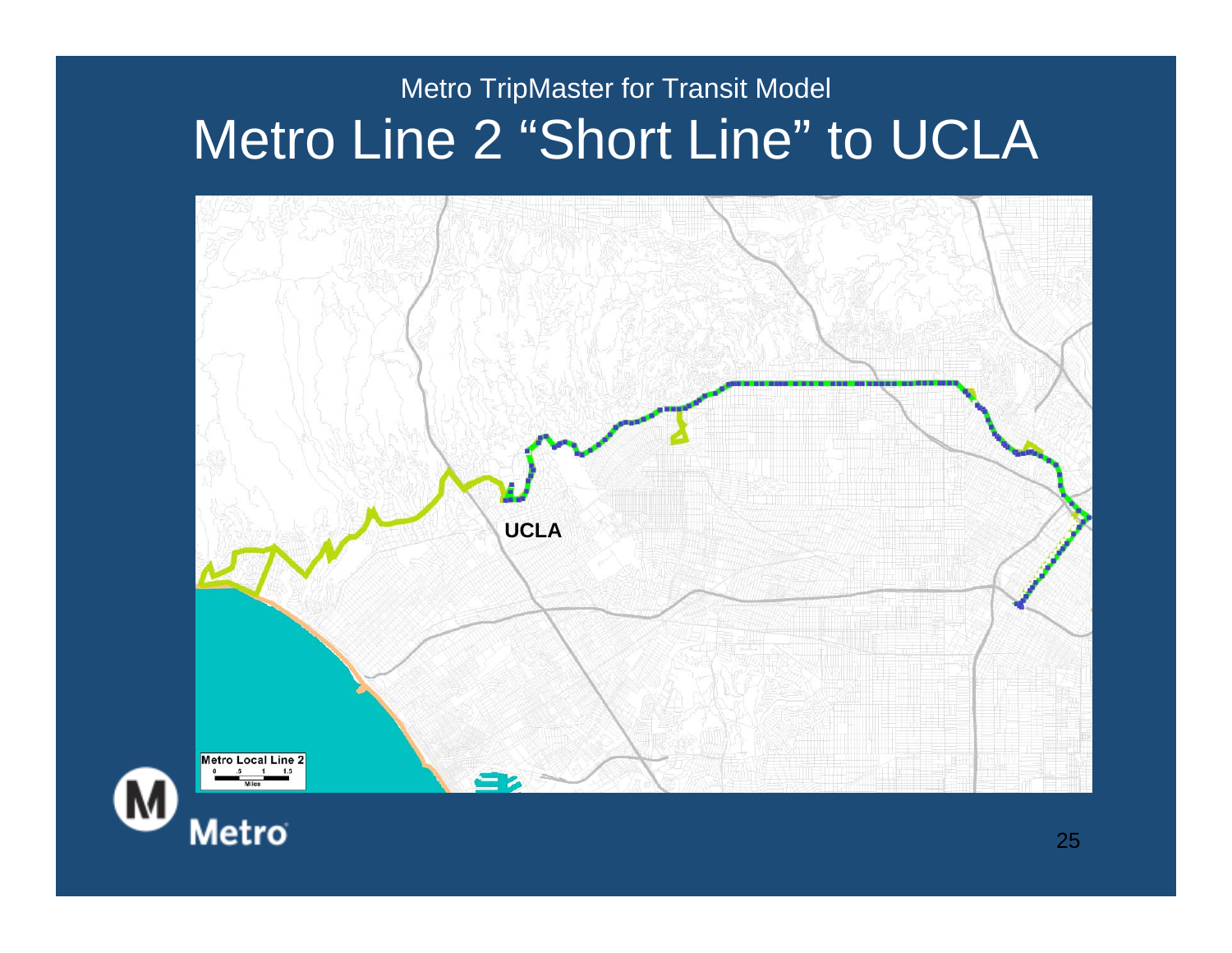#### Metro TripMaster for Transit Model Metro Line 2 By the Numbers…

| 1            | <b>Route Group (Schedule)</b>           |
|--------------|-----------------------------------------|
|              |                                         |
| $\mathbf{2}$ | <b>Metro Lines (2 and 302)</b>          |
|              |                                         |
| 8            | <b>TripMaster Lines (ilin)</b>          |
|              |                                         |
| 26           | <b>Patterns</b>                         |
|              |                                         |
| 17           | <b>Patterns in AM Peak or Midday</b>    |
|              |                                         |
|              |                                         |
| 129          | <b>GTFS Routes imported to TransCAD</b> |

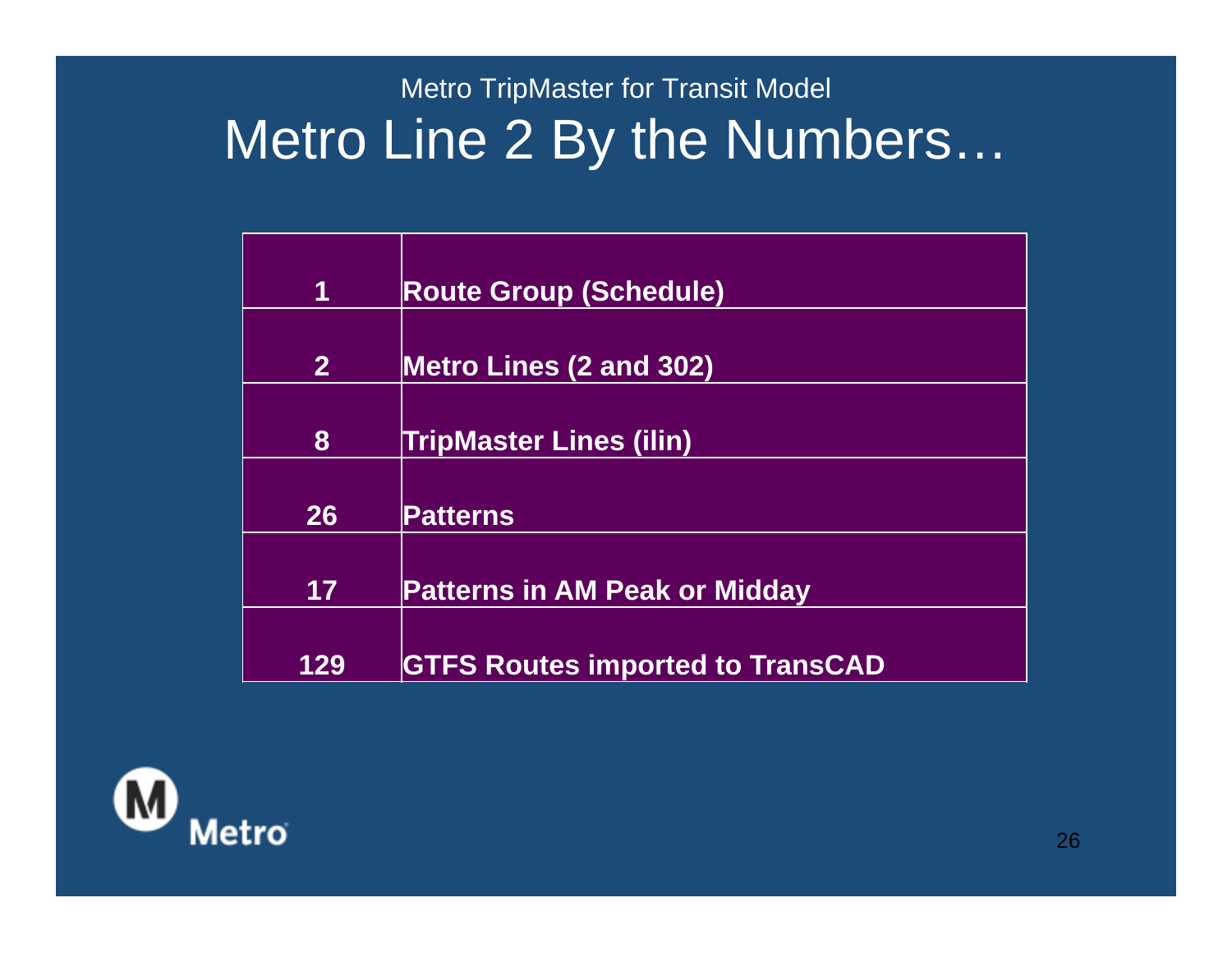#### Metro TripMaster for Transit Model TripMaster Changes



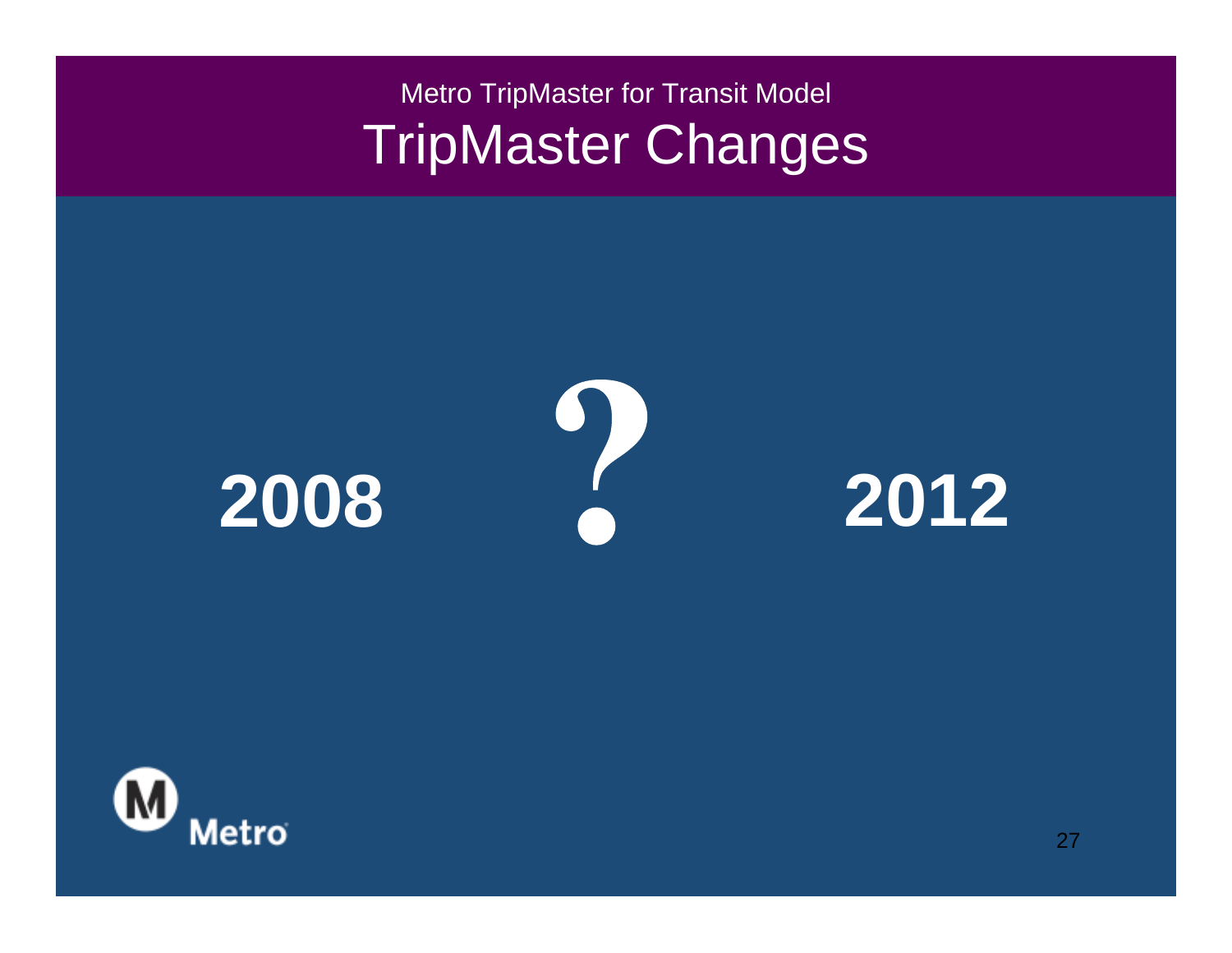#### Metro TripMaster for Transit Model Vehicle Miles Traveled 2008 v. 2012



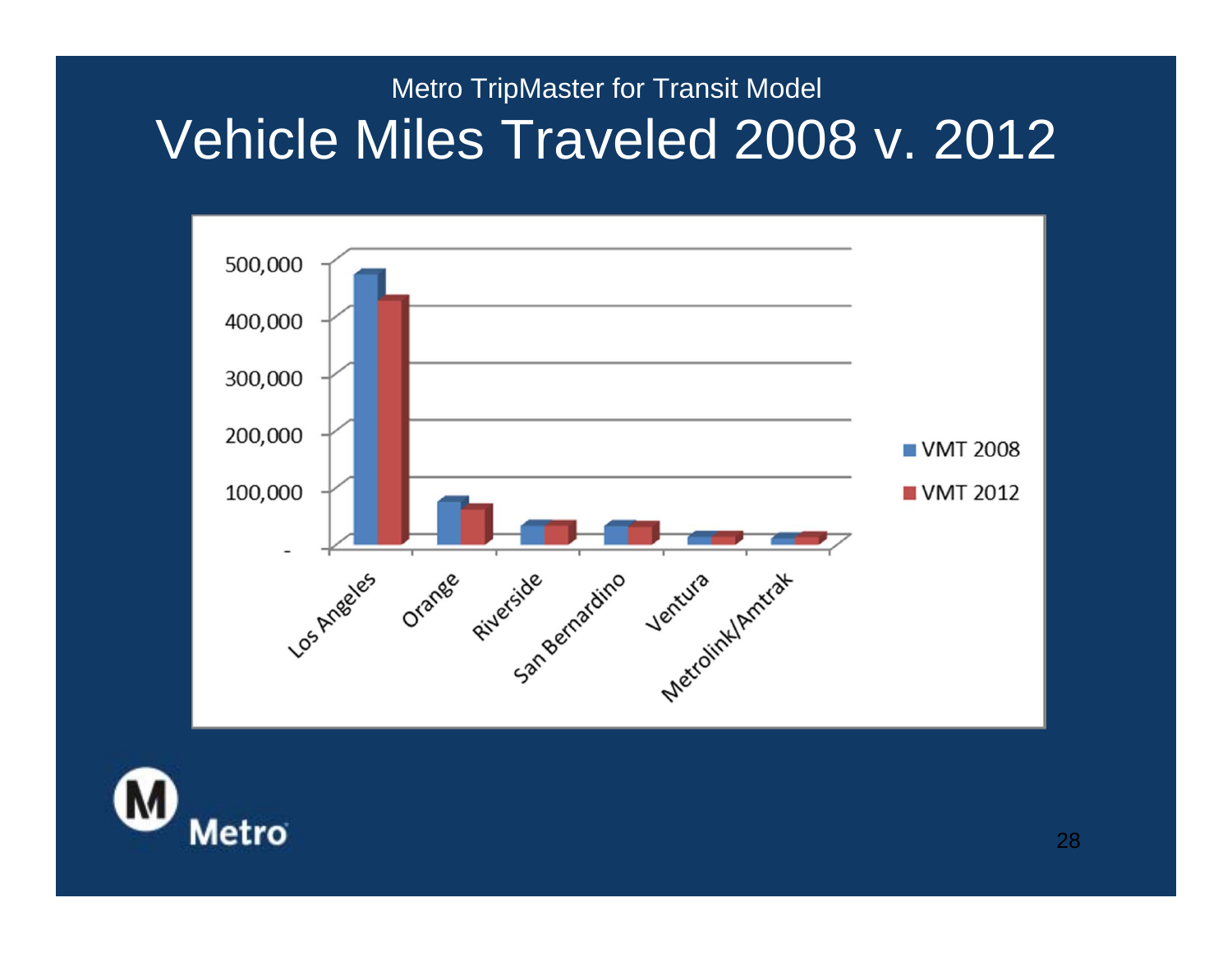#### Metro TripMaster for Transit Model Changes 2008 to 2012

|                  | 2008    | 2012    | <b>Change</b> |
|------------------|---------|---------|---------------|
| <b>VMT</b>       | 641,483 | 582,806 | $-9%$         |
|                  |         |         |               |
| <b>Patterns</b>  | 3,190   | 2,951   | $-7%$         |
|                  |         |         |               |
| <b>Cancelled</b> | 120     |         |               |
|                  |         |         |               |
| <b>New</b>       |         | 119     |               |
| <b>Modify</b>    |         |         |               |
|                  |         |         |               |
| <b>Stops</b>     | 154,325 | 136,243 | $-12%$        |
|                  |         |         |               |
| Trips            | 43,946  | 39,398  | $-10%$        |

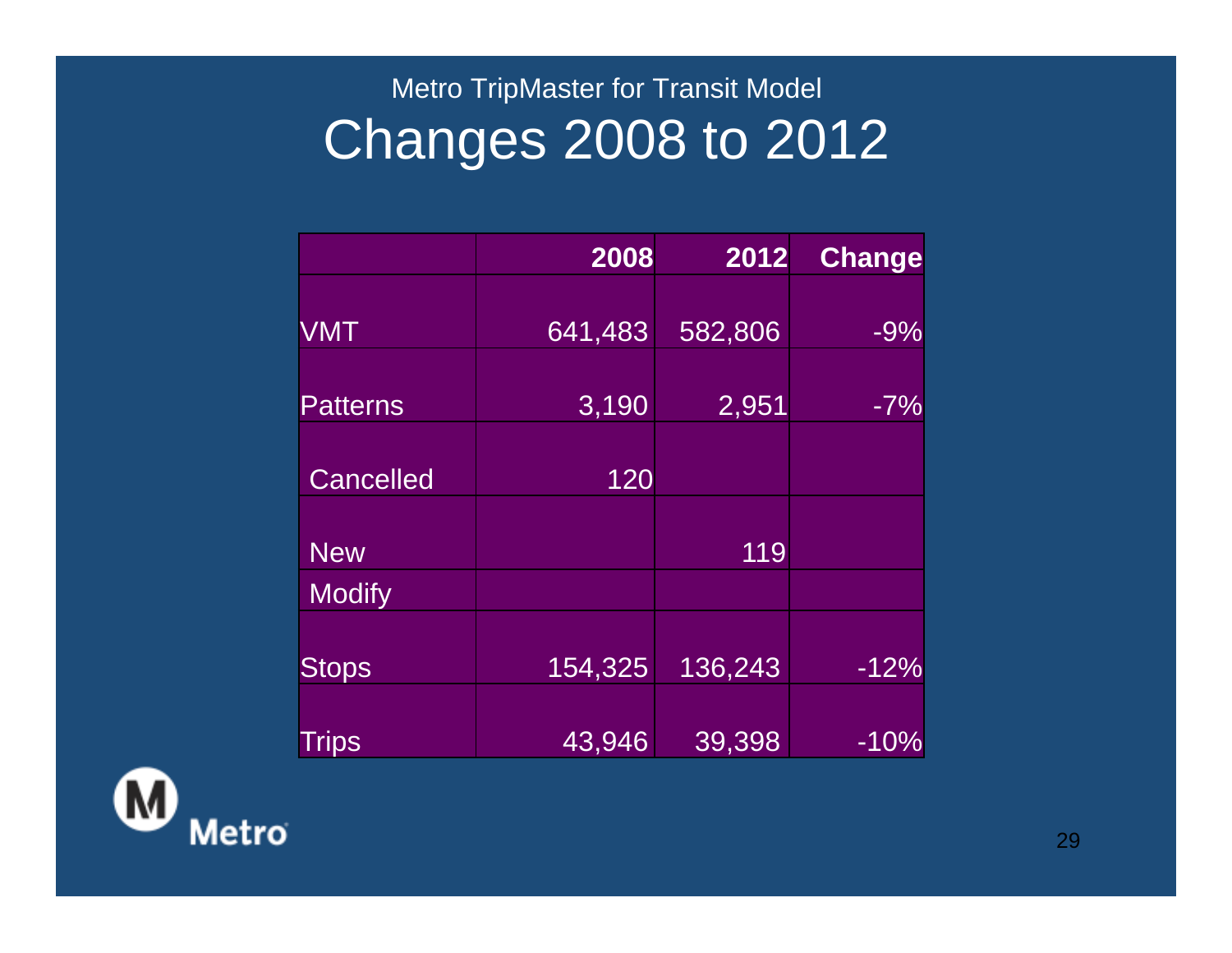$\rightarrow$ 

### **TripMaster**

## **Transit Model**

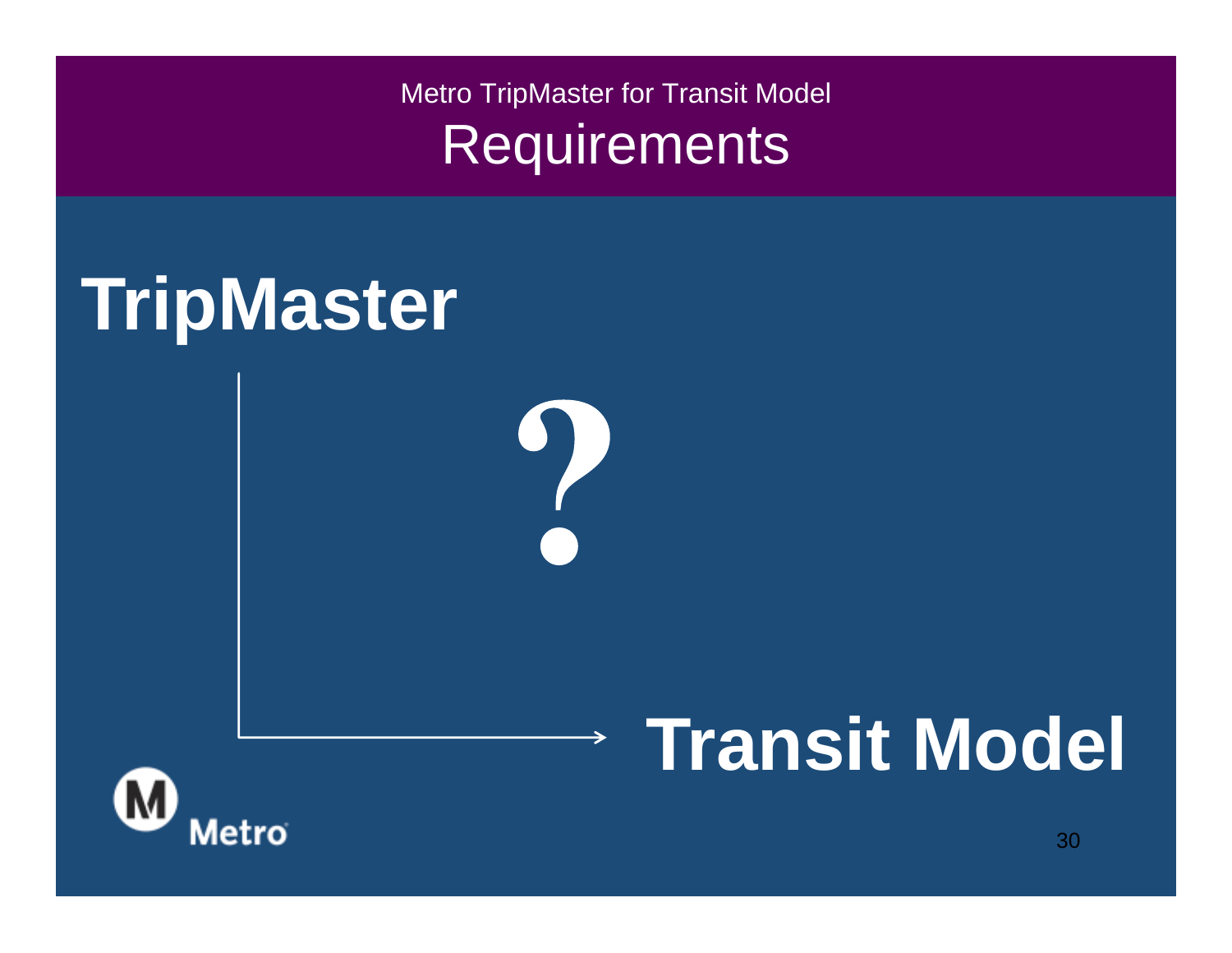## **TripMaster**

3.Add walk links 4.Code fares

2.Calc Headways

1.Trace stops

## **Transit Model**

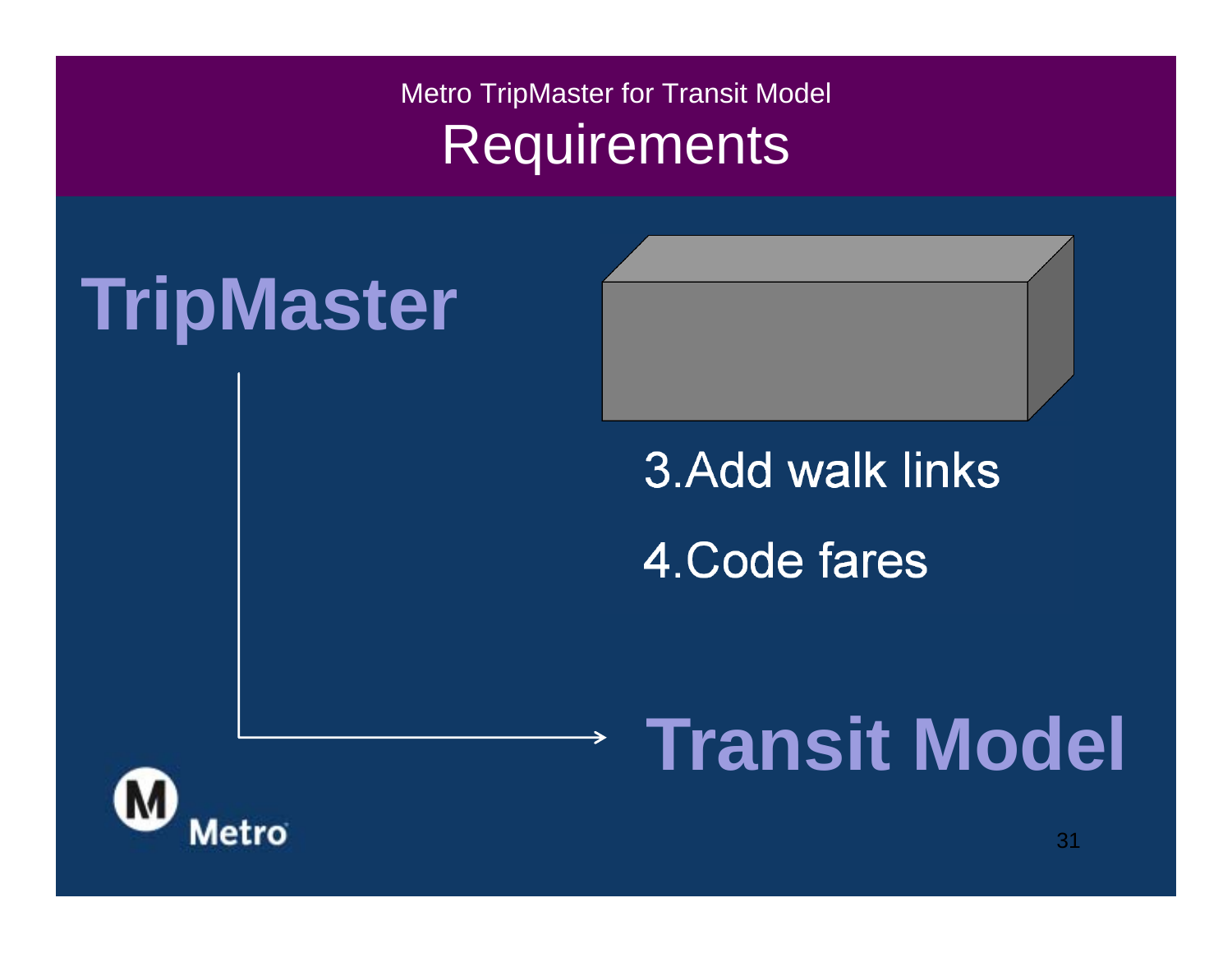### **TripMaster**

1.Calc Headways 2.Connect stops

3.Add walk links

## **Transit Model**

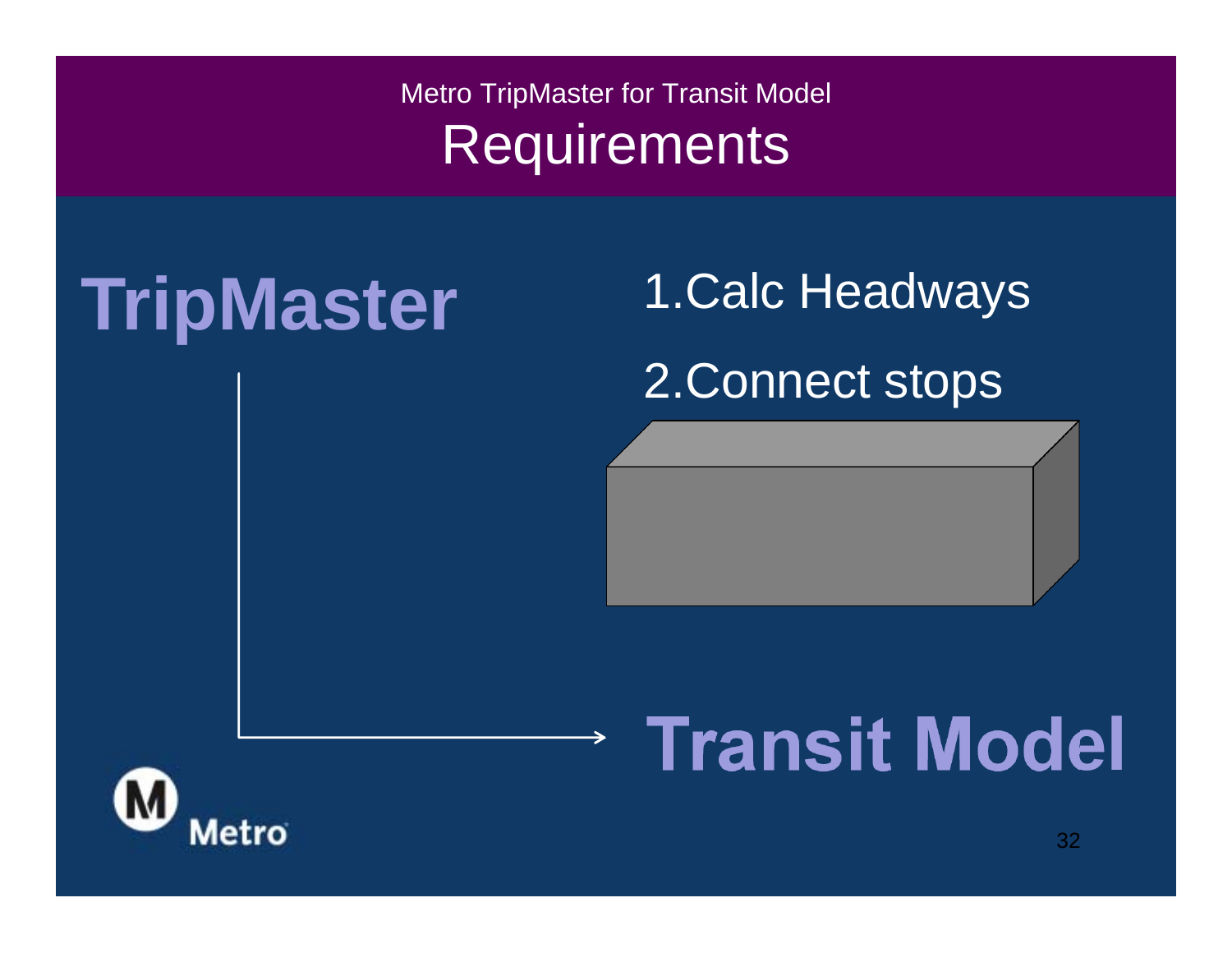## **TripMaster**



3.Add walk links

4.Code fares

## **Transit Model**

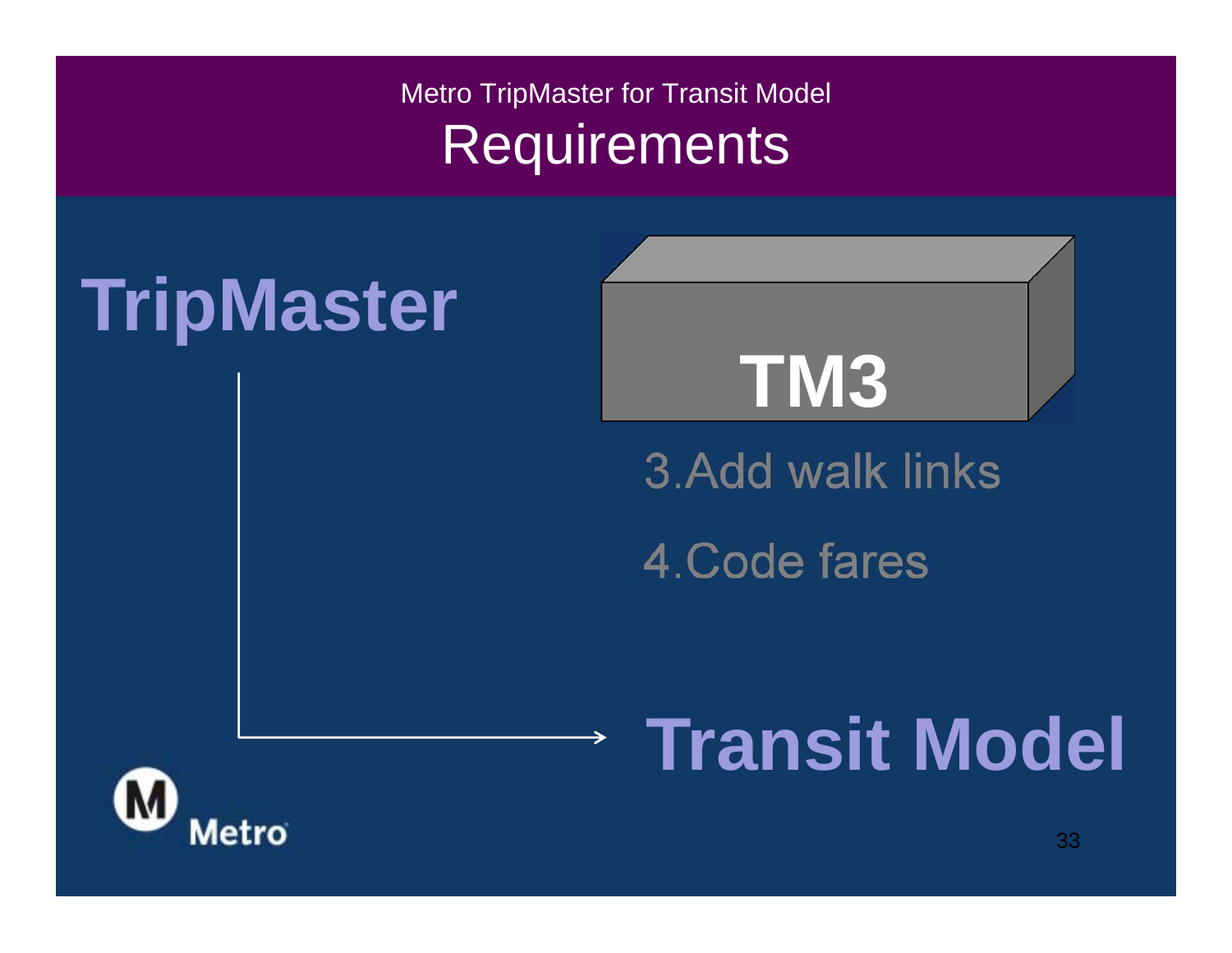#### Metro TripMaster for Transit Model TransCAD App

# **TM3**

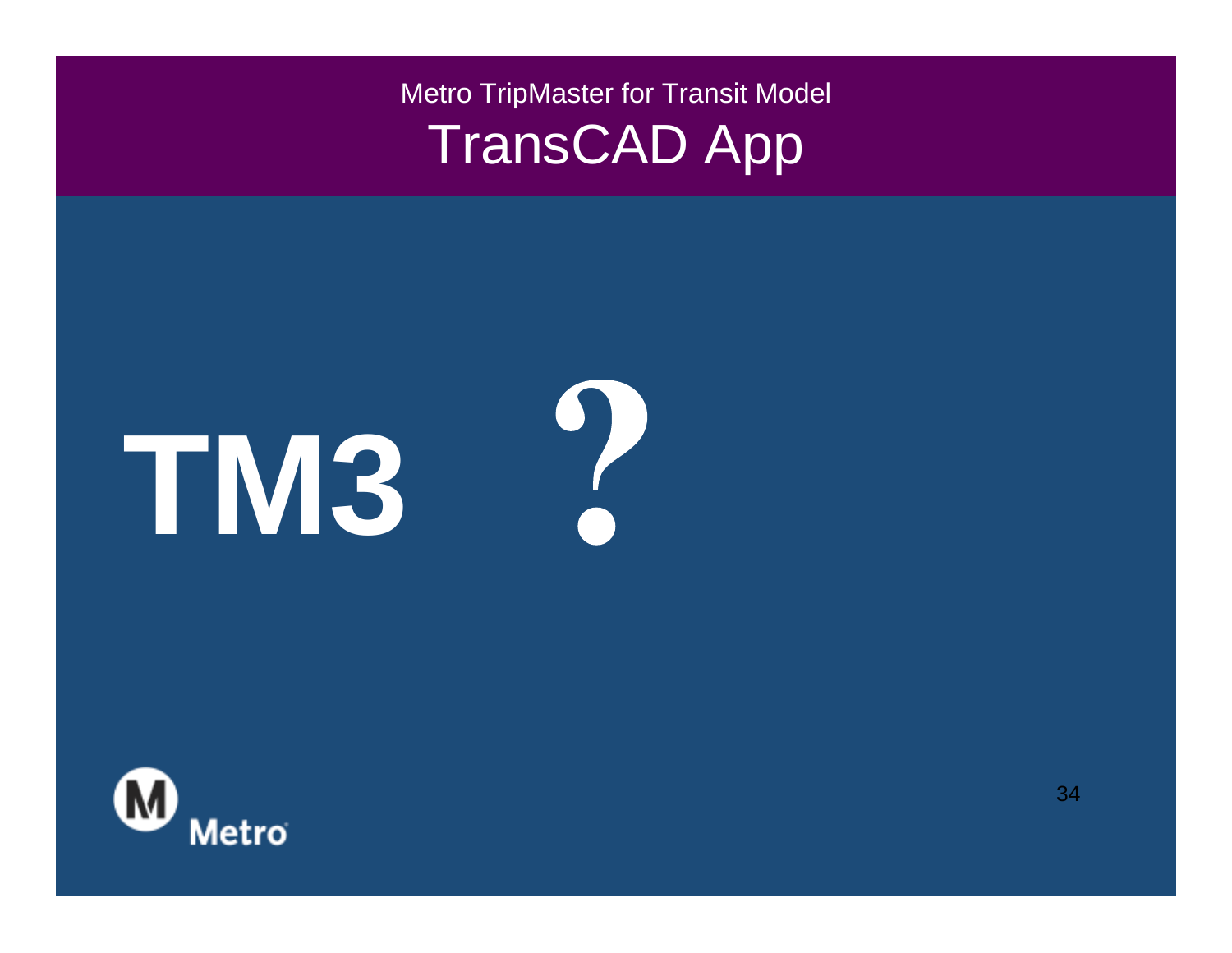#### Metro TripMaster for Transit Model TransCAD App

TripMaster

to

Transit Model

in

3 Stages



**TM3**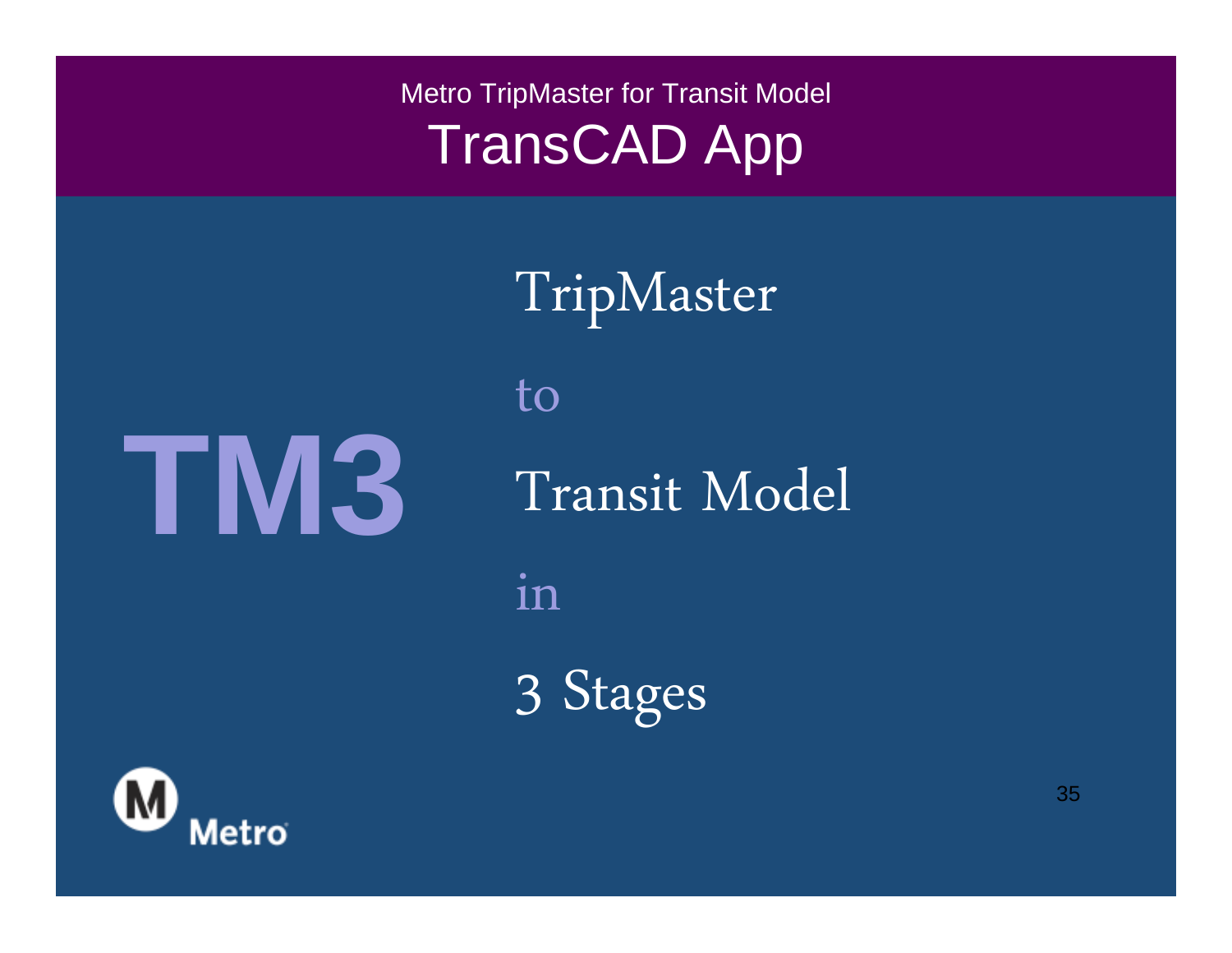#### Metro TripMaster for Transit Model TM3 Stages



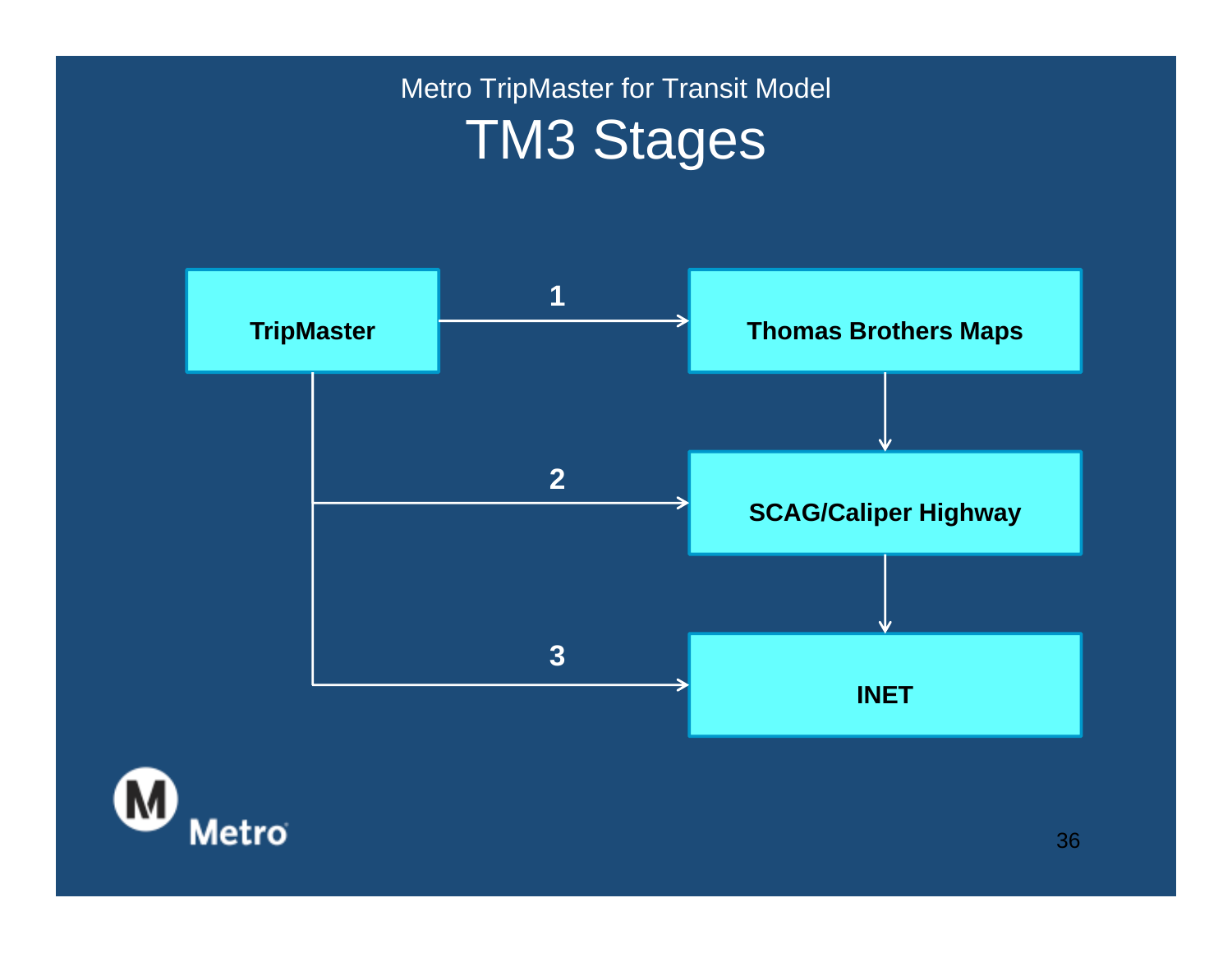#### Metro TripMaster for Transit Model TM3 Data Levels

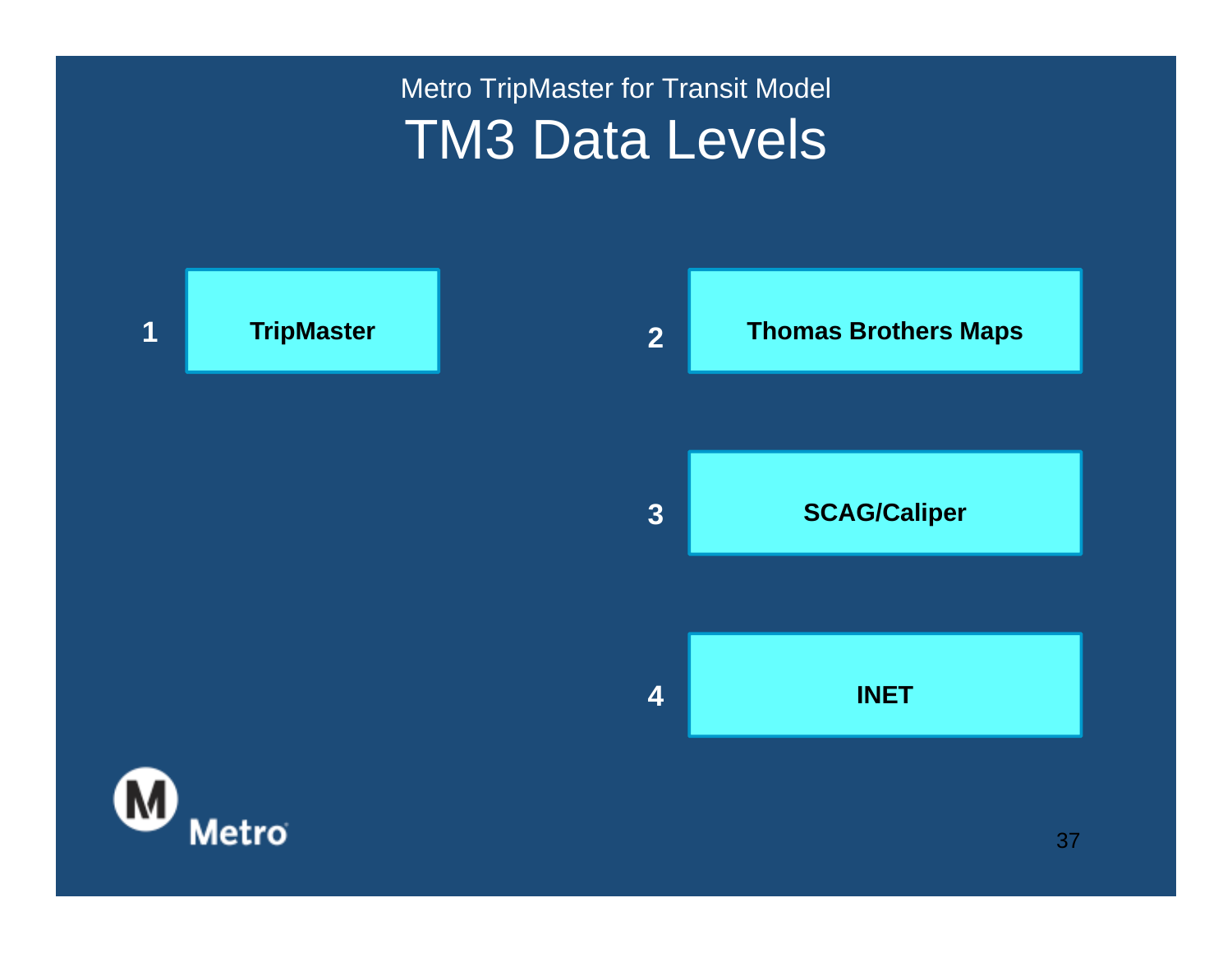

| <b>TM3 TripMaster on TBM Maps for Transit Model</b>                        | ⊡ |  |  |  |
|----------------------------------------------------------------------------|---|--|--|--|
| Data<br>Matrix Theme App<br><b>Help</b>                                    |   |  |  |  |
| TM <sub>1</sub><br><b>TBM</b><br><b>SCC</b><br><b>INET</b><br>1Ed<br>TBnet |   |  |  |  |
| TM1 ----- Level 1. TripMaster Features -----<br>New                        |   |  |  |  |
| Dir: C:\SAR.PJB\1209.TripMaster.2012\Test3_DB\test3_L1_                    |   |  |  |  |
| Files<br>Startup                                                           |   |  |  |  |
| Camer<br>Linesx<br>Snapshot                                                |   |  |  |  |
| Signs<br><b>TRCard</b><br>Stops                                            |   |  |  |  |
| <b>Times</b><br>Close<br><b>Trips</b><br>Restore<br>Ξ                      |   |  |  |  |
| TM Stops db<br>Pattems                                                     |   |  |  |  |
| Pattem Difs<br>List<br><b>TM LineXY</b>                                    |   |  |  |  |
| o Al<br><b>TM StopXY</b><br>Exist<br>Headways                              |   |  |  |  |
| Mileposts<br>Runtimes                                                      |   |  |  |  |
| Prior Project                                                              |   |  |  |  |
| $PD:$ -                                                                    |   |  |  |  |
| Pattems<br>Linesx<br>Stops                                                 |   |  |  |  |
|                                                                            |   |  |  |  |
|                                                                            |   |  |  |  |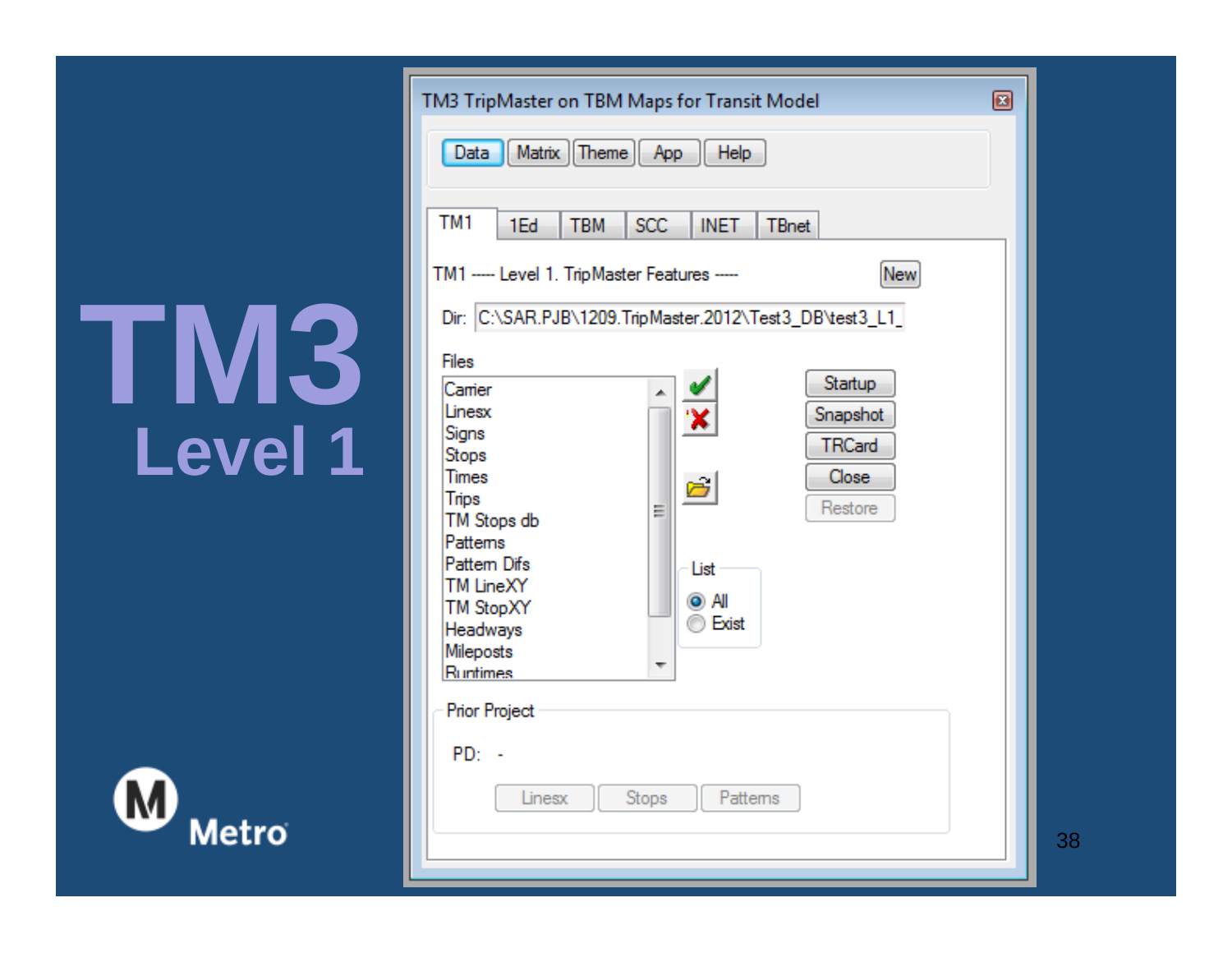

| TM3 TripMaster on TBM Maps for Transit Model<br>図                                                    |  |  |  |  |  |
|------------------------------------------------------------------------------------------------------|--|--|--|--|--|
| Matrix Theme App<br>Help<br>Data                                                                     |  |  |  |  |  |
| TBM<br>1Ed<br><b>SCC</b><br>TM <sub>1</sub><br><b>INET</b><br>TBnet                                  |  |  |  |  |  |
| TBM ----- Level 2. Thomas Brothers Maps based Route Systems -----                                    |  |  |  |  |  |
| Focus<br>Setup<br>Bus<br>Streets: tml mta 2009                                                       |  |  |  |  |  |
| o) Rail<br>C-N2S Net                                                                                 |  |  |  |  |  |
| Edit RS: TBM Edit RteSys<br>Update Err.Msg   SRT<br><b>XRS</b><br>srt2tbm                            |  |  |  |  |  |
| Project                                                                                              |  |  |  |  |  |
| Dir: C:\SAR.PJB\1307.TripMaster.2013.June\tm_L2_db<br>$\overline{\phantom{a}}$                       |  |  |  |  |  |
| 畫扭<br>Add<br><b>TBM Bus RS</b><br>TBM Rail RS<br>Delete<br><b>TBM Bus Net</b><br><b>TBM Rail Net</b> |  |  |  |  |  |
| List<br>Guide<br>o Al<br><b>Build</b><br>Exist<br><b>Stops</b>                                       |  |  |  |  |  |
|                                                                                                      |  |  |  |  |  |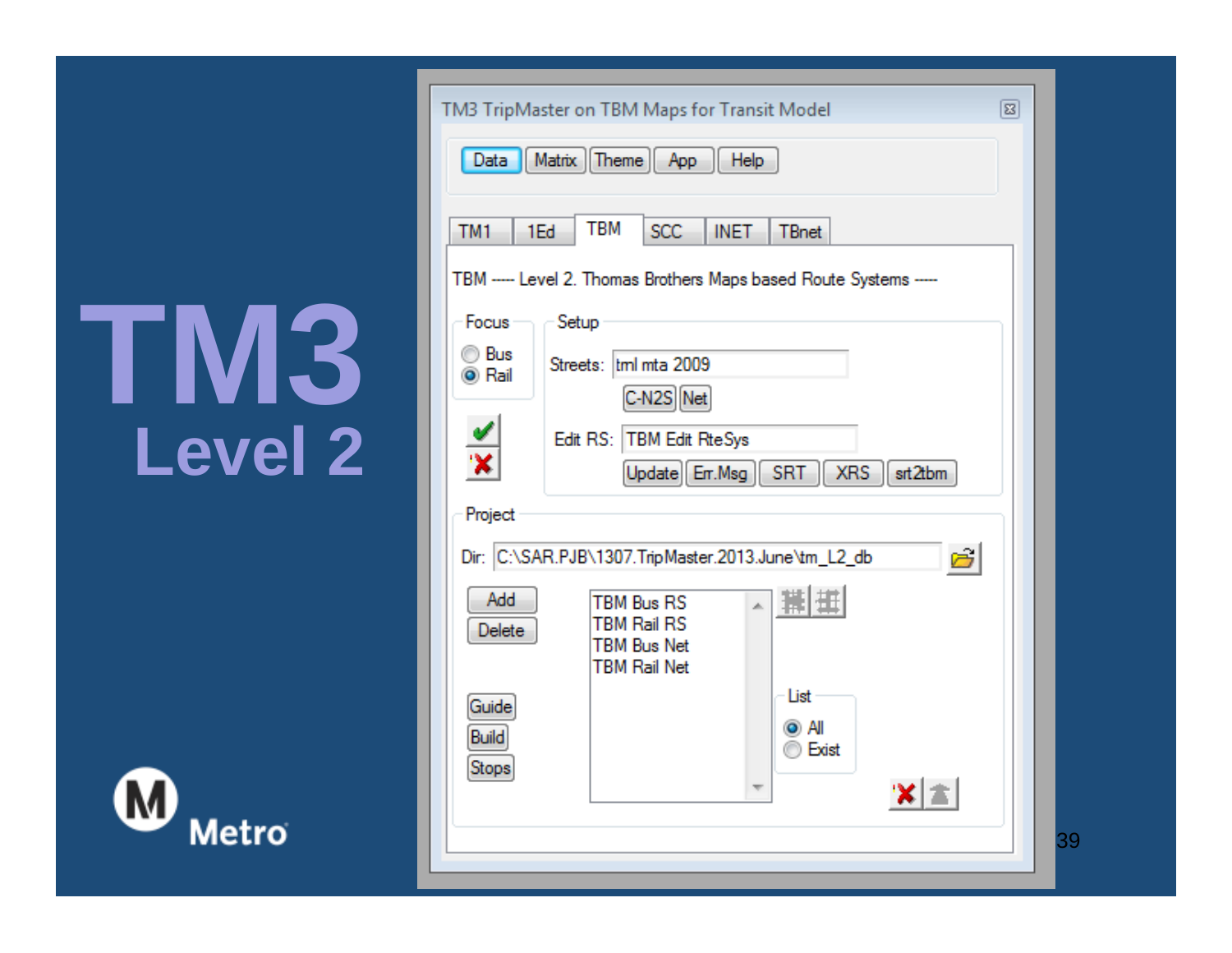

|                        | TM3 TripMaster on TBM Maps for Transit Model                                                  | $\blacksquare$ |
|------------------------|-----------------------------------------------------------------------------------------------|----------------|
| Data                   | Matrix Theme App<br>Help                                                                      |                |
| TM <sub>1</sub><br>1Ed | SCC<br><b>TBM</b><br><b>INET</b><br>TBnet<br>SCC ----- Level 3. SCAG/Caliper Conflation ----- |                |
| Focus<br>Setup         |                                                                                               |                |
| ◯ Bus<br>O Rail        | Base: nps_Mnet links                                                                          |                |
|                        | xCC Net                                                                                       |                |
|                        | RTP: 12r14p_a1_links                                                                          |                |
|                        |                                                                                               |                |
| Project                |                                                                                               |                |
|                        | Dir: C:\SAR.PJB\1307.TripMaster.2013.June\tm_L3_db<br>Ò                                       |                |
| Add<br><b>Stops</b>    | <b>SCAG Bus RS</b><br><b>SCAG Rail RS</b>                                                     |                |
| <b>Delete</b>          | <b>SCAG Guide RS</b><br>Runtime<br>Test RS<br>Ξ                                               |                |
| New Gdwy               | <b>SCAG Bus Net</b><br><b>SCAG Rail Net</b>                                                   |                |
| Guideway<br>Gdwy Stp   | <b>SCAG UTP RS</b><br><b>UTP Fmors</b>                                                        |                |
| <b>UTP</b>             |                                                                                               |                |
|                        |                                                                                               |                |
|                        |                                                                                               |                |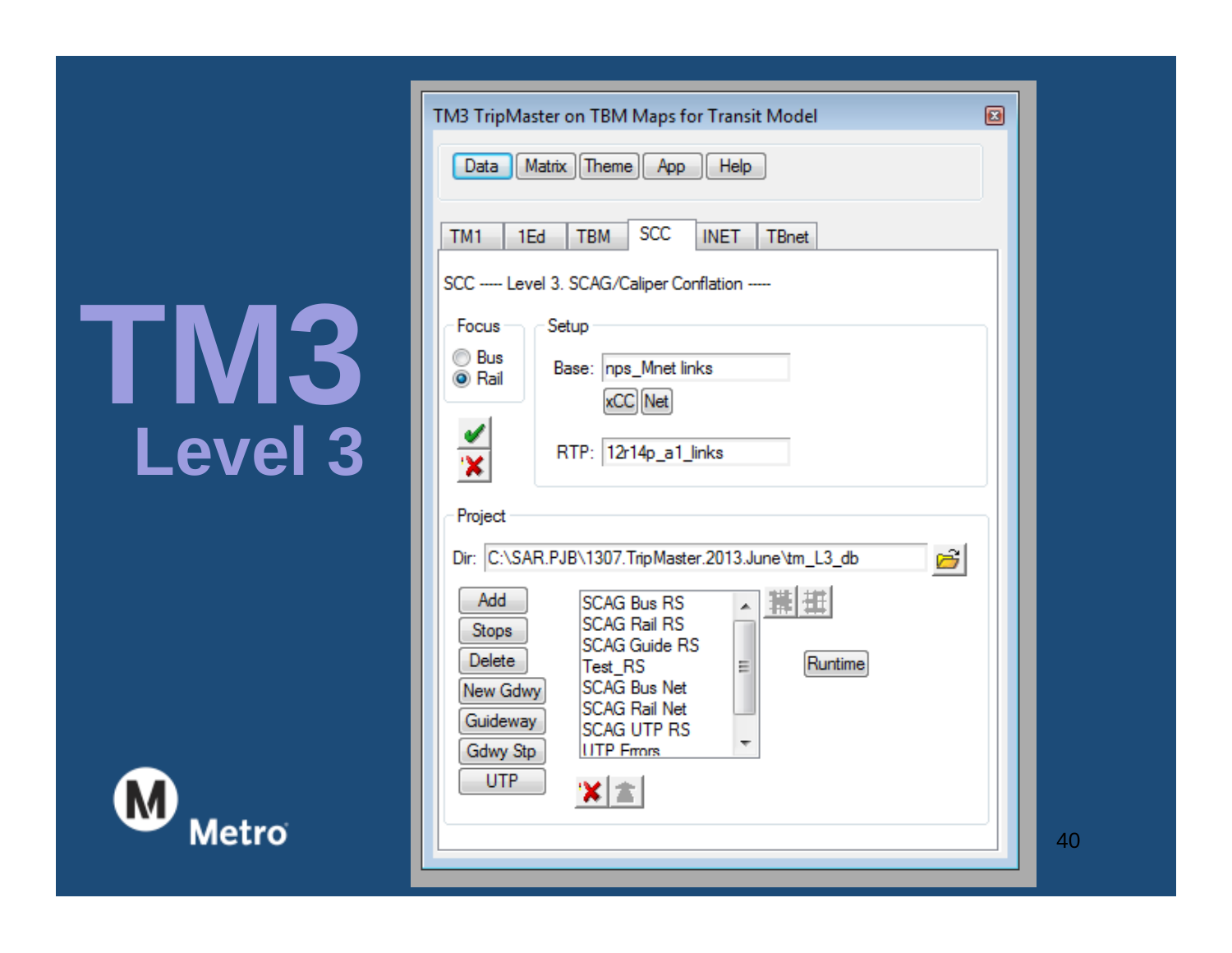

| Matrix Theme App<br>Data<br>Help<br>INET<br><b>SCC</b><br>TM <sub>1</sub><br><b>TBM</b><br>1Ed<br>TBnet<br>INET ----- Level 4. Tranplan Transit Routes in INET Format -----<br>Dir: C:\SAR.PJB\1209.TripMaster.2012\Test3_DB\test3_L4_db<br>ò<br><b>Files</b><br>Focus<br>List<br><b>UTP Bus Routes</b><br>◯ Bus<br>o ai<br><b>UTP Bus Stops</b><br>O Rail<br>Exist<br><b>UTP Rail Routes</b><br><b>UTP Rail Stops</b><br><b>INET Camers</b><br>Export<br><b>INET Errors</b> | TM3 TripMaster on TBM Maps for Transit Model | $\boxed{\Xi}$ |
|------------------------------------------------------------------------------------------------------------------------------------------------------------------------------------------------------------------------------------------------------------------------------------------------------------------------------------------------------------------------------------------------------------------------------------------------------------------------------|----------------------------------------------|---------------|
|                                                                                                                                                                                                                                                                                                                                                                                                                                                                              |                                              |               |
|                                                                                                                                                                                                                                                                                                                                                                                                                                                                              |                                              |               |
| Routes<br><b>INET Bus MD</b><br><b>INET Rail AM</b><br>Combine<br><b>INET Rail MD</b><br>ΧY<br><b>INET Routes AM</b><br><b>INET Routes MD</b><br>TMTC 2 INET Log                                                                                                                                                                                                                                                                                                             | <b>INET Bus AM</b>                           |               |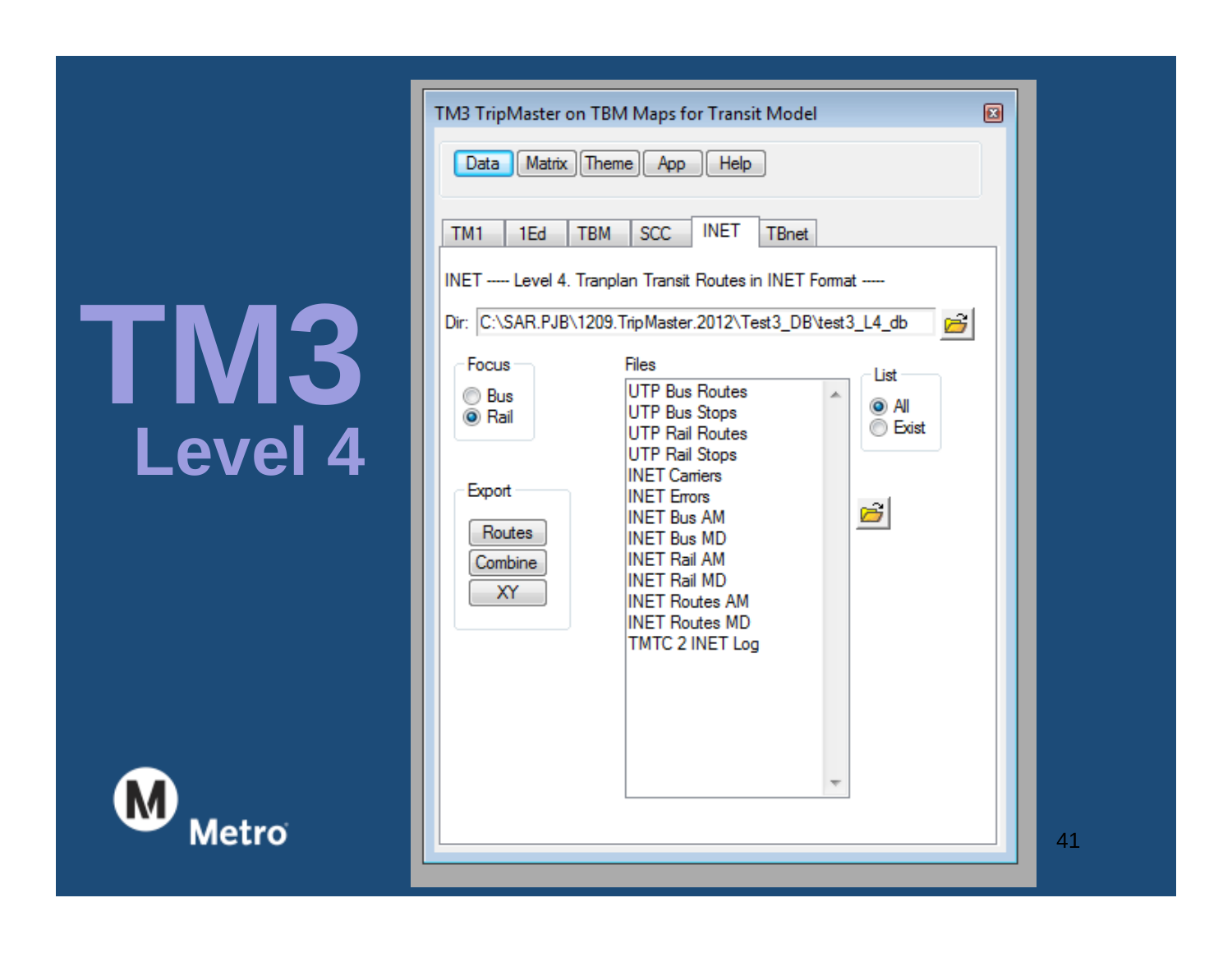#### Metro TripMaster for Transit Model TransCAD App TM3

# **Improve**

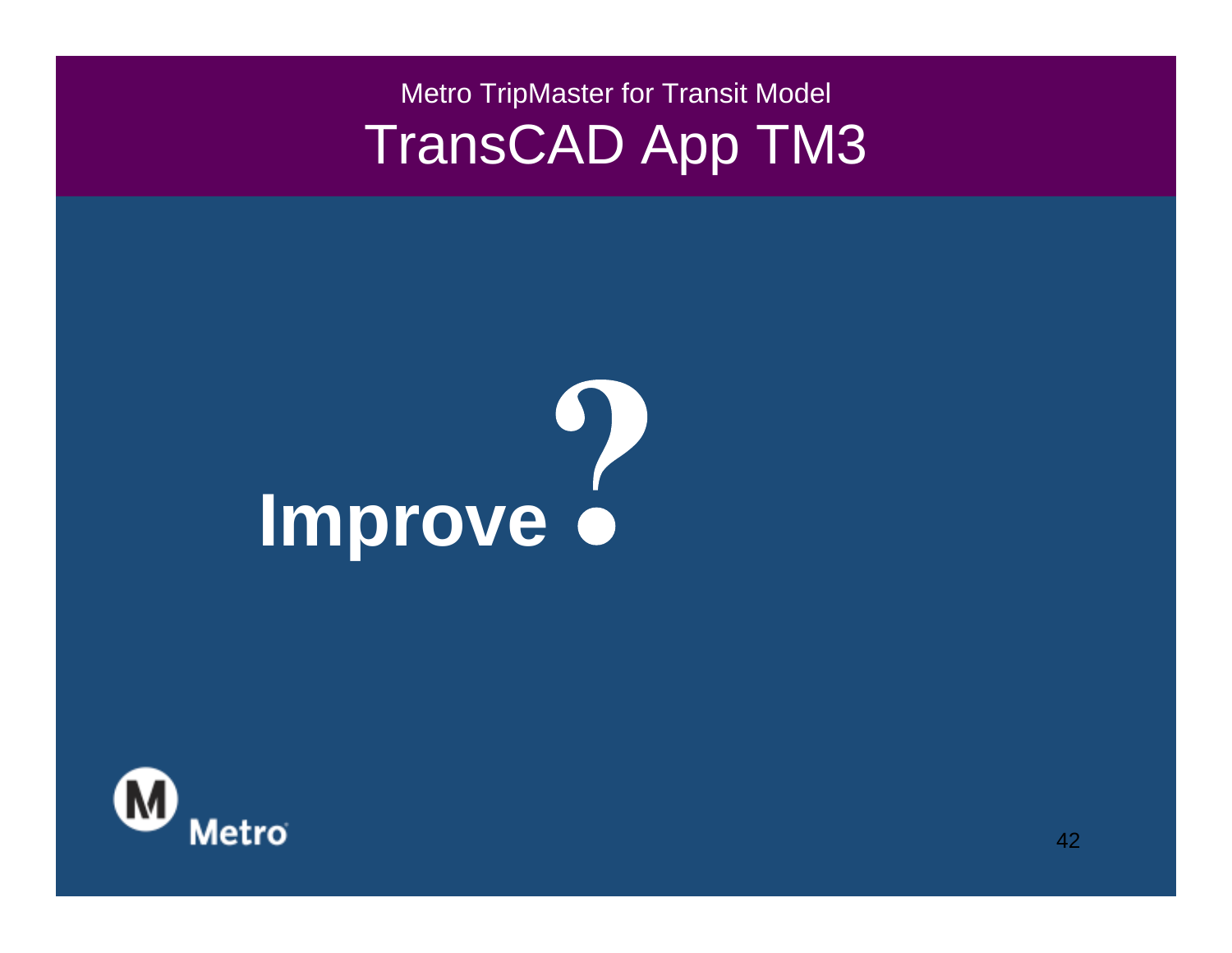#### Metro TripMaster for Transit Model TransCAD App

• Fewer routes

#### $\bullet$ **Improve**

- Better conflation
- •Export to SCAG RTP
- $\bullet$ Maintain scenarios

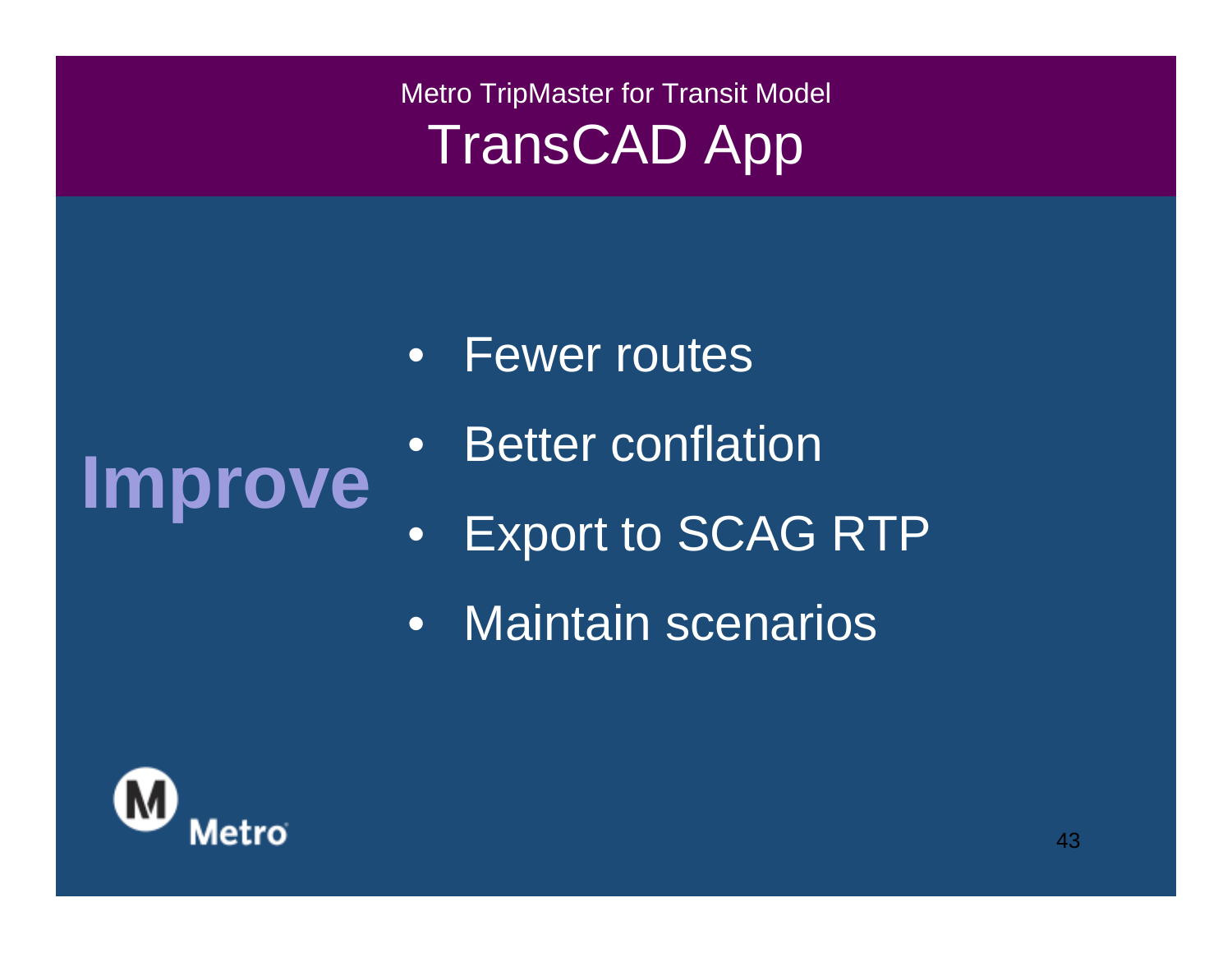## **Fewer Routes**

- •Exclude Layovers
- $\bullet$ Merge routes (super ilin)
- $\bullet$ Maintain super ilin

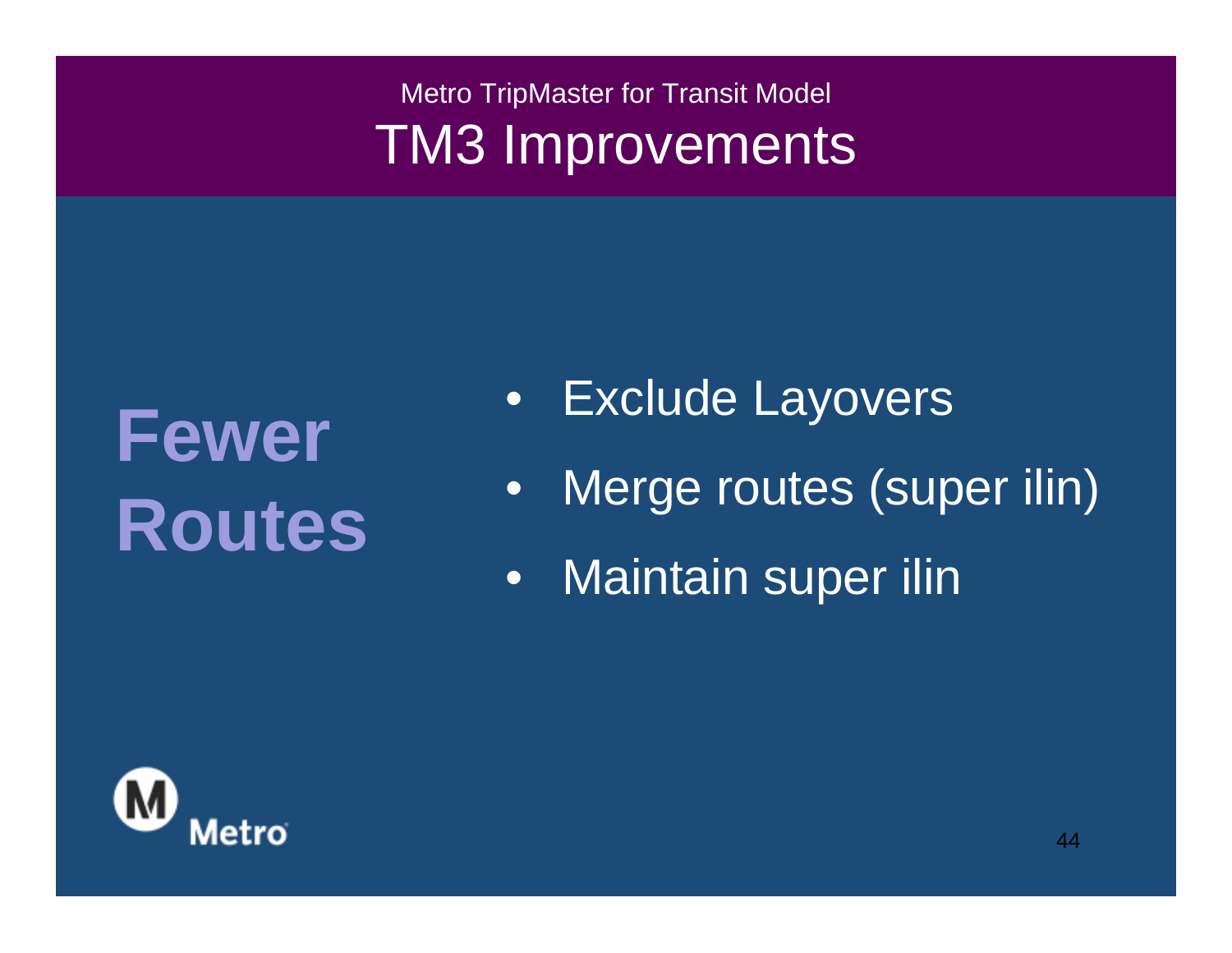#### Metro TripMaster for Transit Model TripMaster Table Sizes



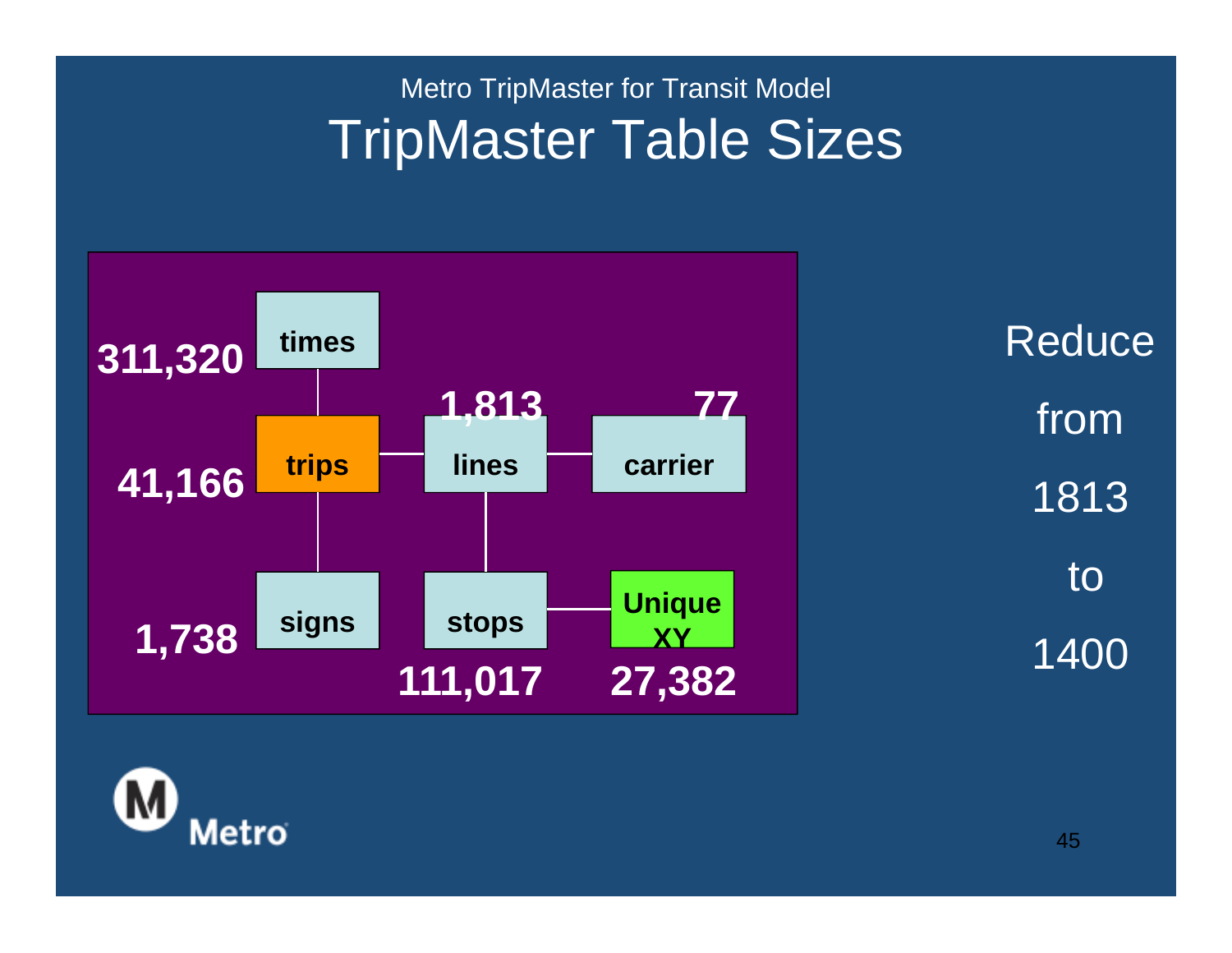## **Better Conflation**

- Solve looping problem
- •Include shape points
- •Maintain physical stops?
- $\bullet$ Add Edit Toolbox

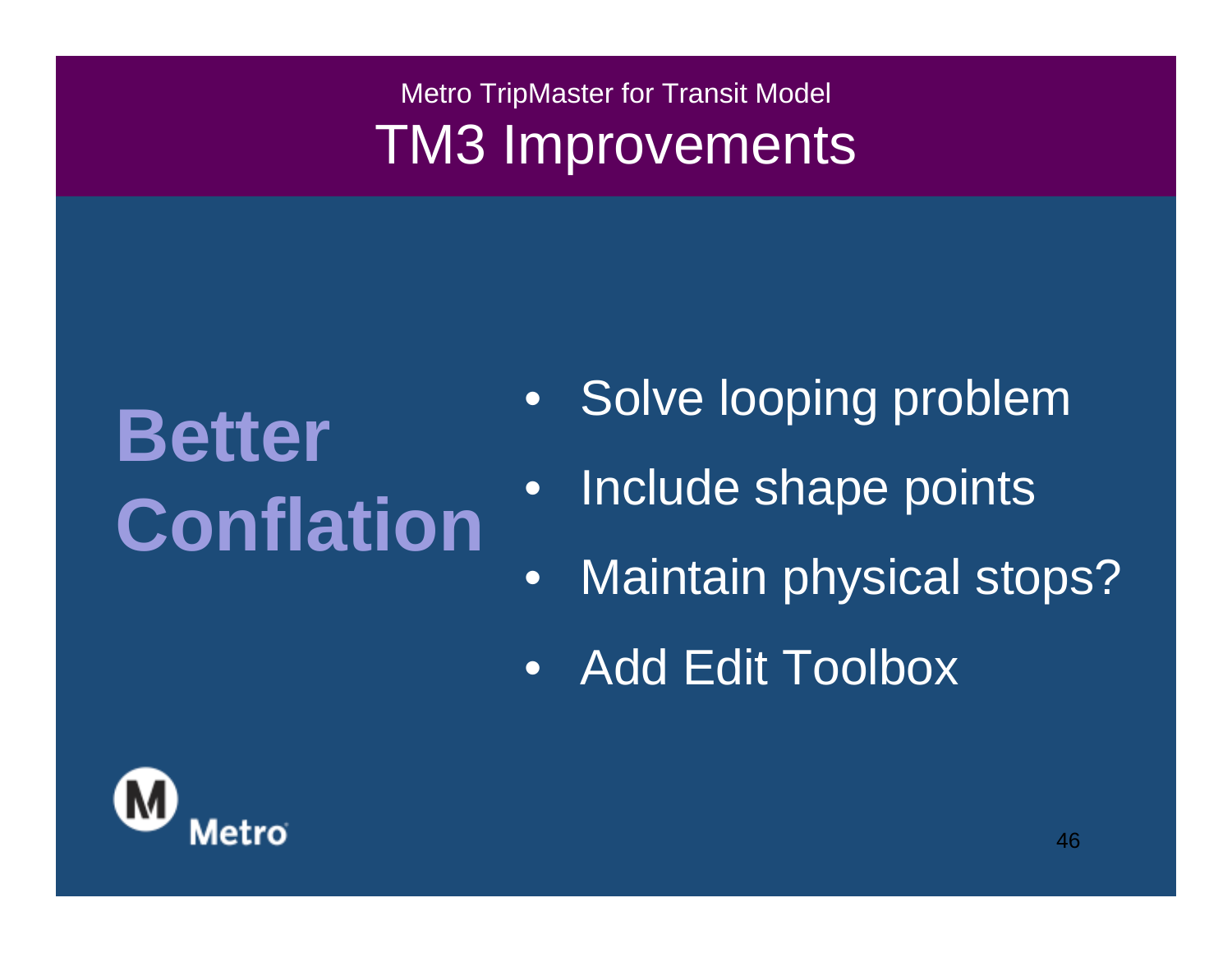**Skip Conflation!**

## Build Skims Directly from TripMaster

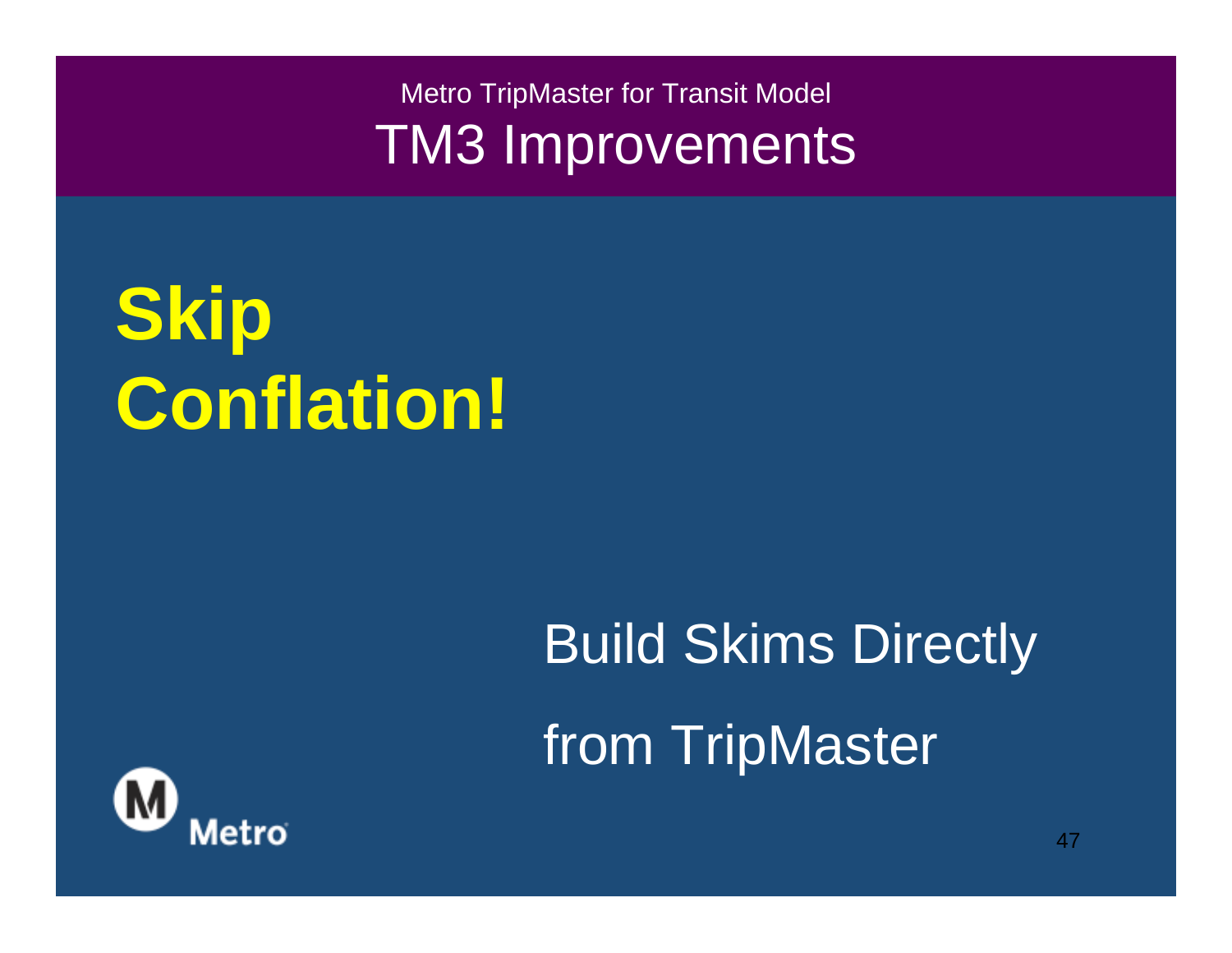### **Export RTP**

- $\bullet$ Expand routes to patterns
- Add RTP fields
- Transfer GeoDB?
- •Add physical stops?

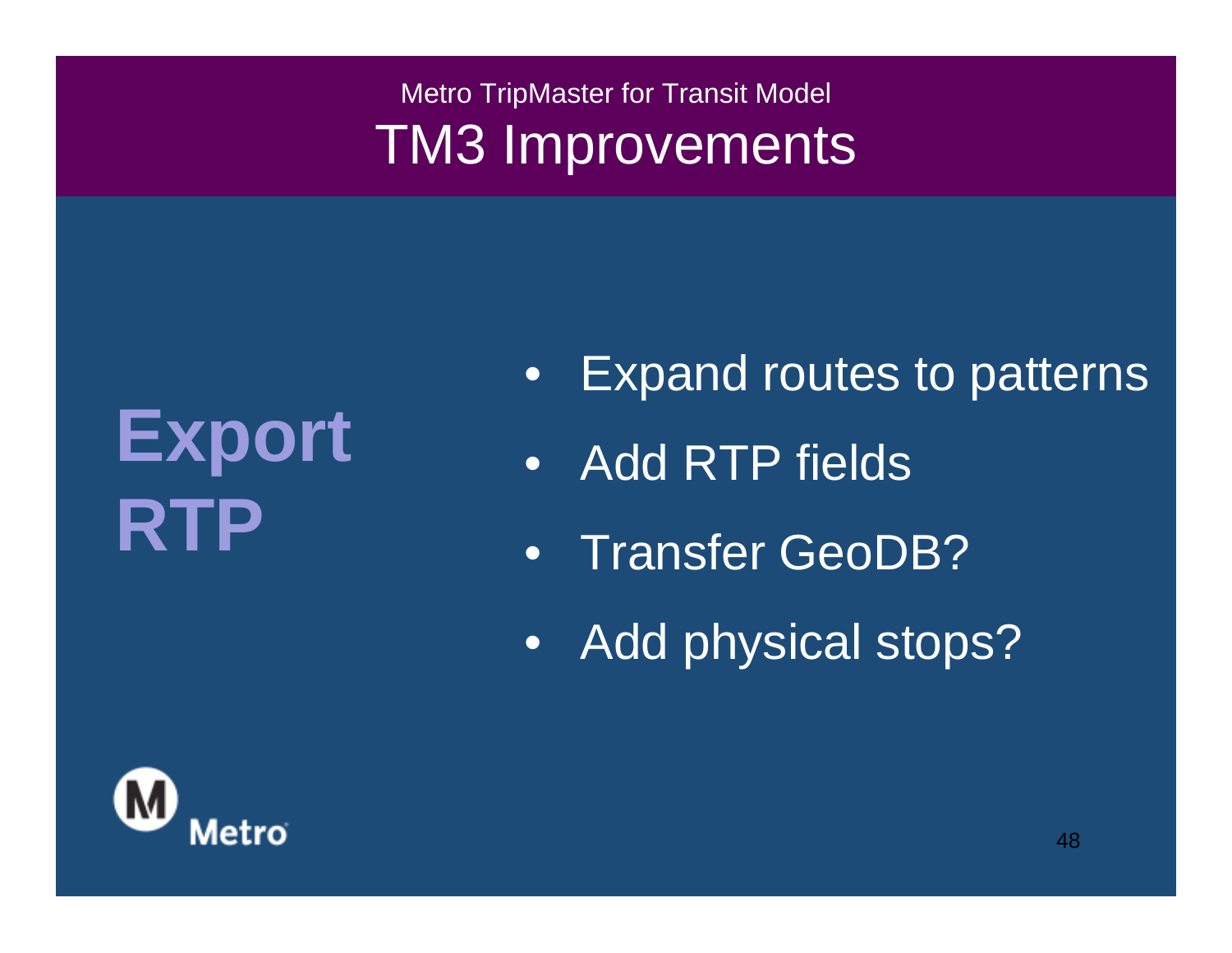#### Metro TripMaster for Transit Model Caliper TripMaster Script

**Caliper**

**TM3**

Metro

| Import Trip Master Route System                                                                                                                                       |                                                                                 | ΣS            |
|-----------------------------------------------------------------------------------------------------------------------------------------------------------------------|---------------------------------------------------------------------------------|---------------|
|                                                                                                                                                                       | Trip Master Directory  c:\TripMaster\Source\                                    |               |
|                                                                                                                                                                       | Dictionary Directory  c:\TripMaster\Dictionary\                                 | $\frac{1}{2}$ |
|                                                                                                                                                                       | Planning Network   c:\TripMaster\Network\SCAG BY08 links.dbd                    |               |
|                                                                                                                                                                       | Working Directory   c:\TripMaster\Temp\                                         | in.           |
|                                                                                                                                                                       | Output Directory  c:\TripMaster\RouteSystem\                                    | $\frac{1}{2}$ |
| Search Threshold (miles) 0.04                                                                                                                                         |                                                                                 |               |
| Operations<br>√ Convert Trip Master Files<br>V Subset Planning Network<br>V Build Route System<br><b>√</b> Add Stops<br>V Verify Route System<br>Wednesday<br>Cleanup | V Build Shape Point Database<br>V Compute Headways, Frequencies & Travel Times: |               |
| Quit                                                                                                                                                                  | GO                                                                              |               |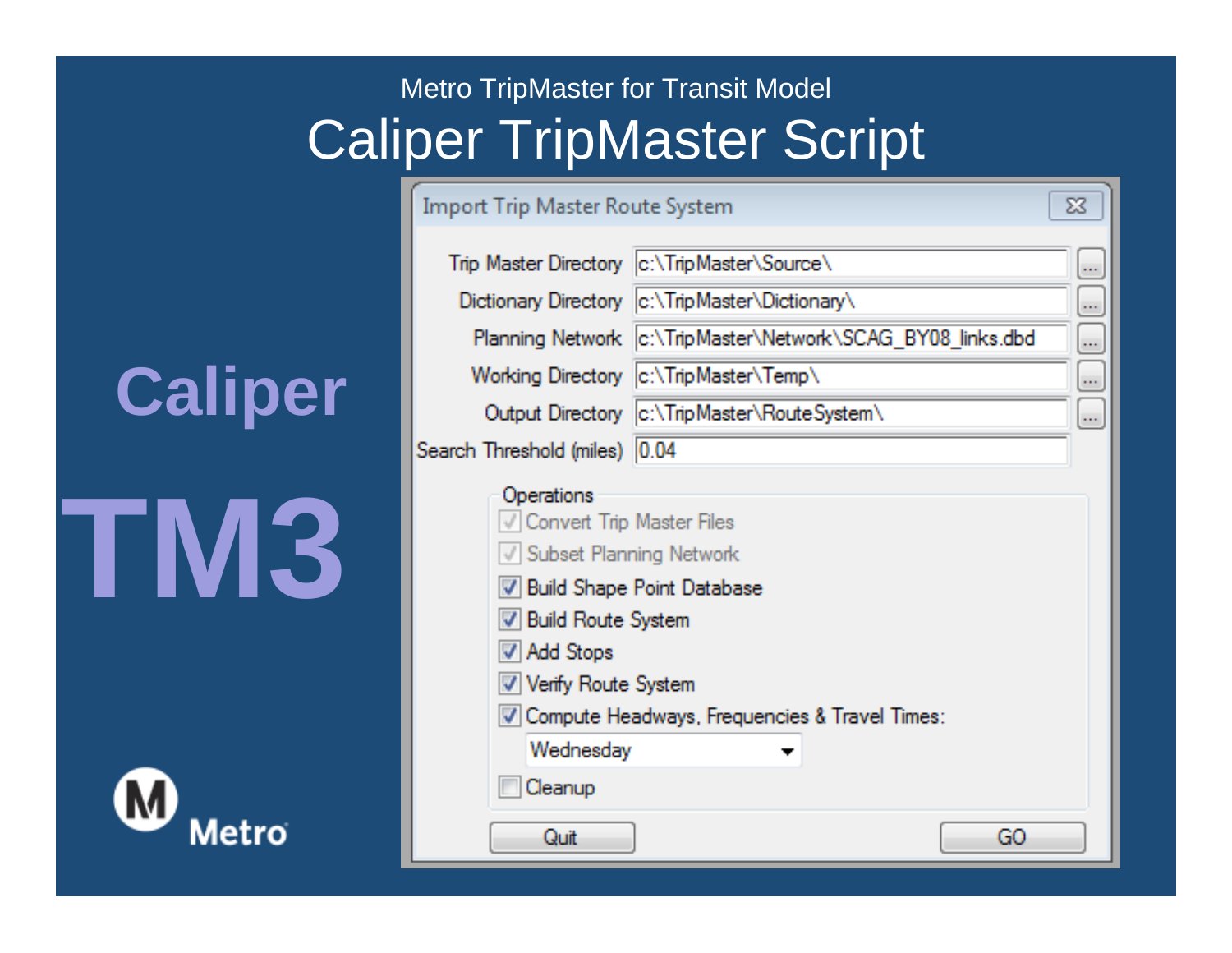## **Maintain Scenarios**

- Add future routes
- $\bullet$ Add Route Edit Toolbox
- $\bullet$ Code Project ID
- $\bullet$ Maintain scenario sets
- Add Scenario Toolbox